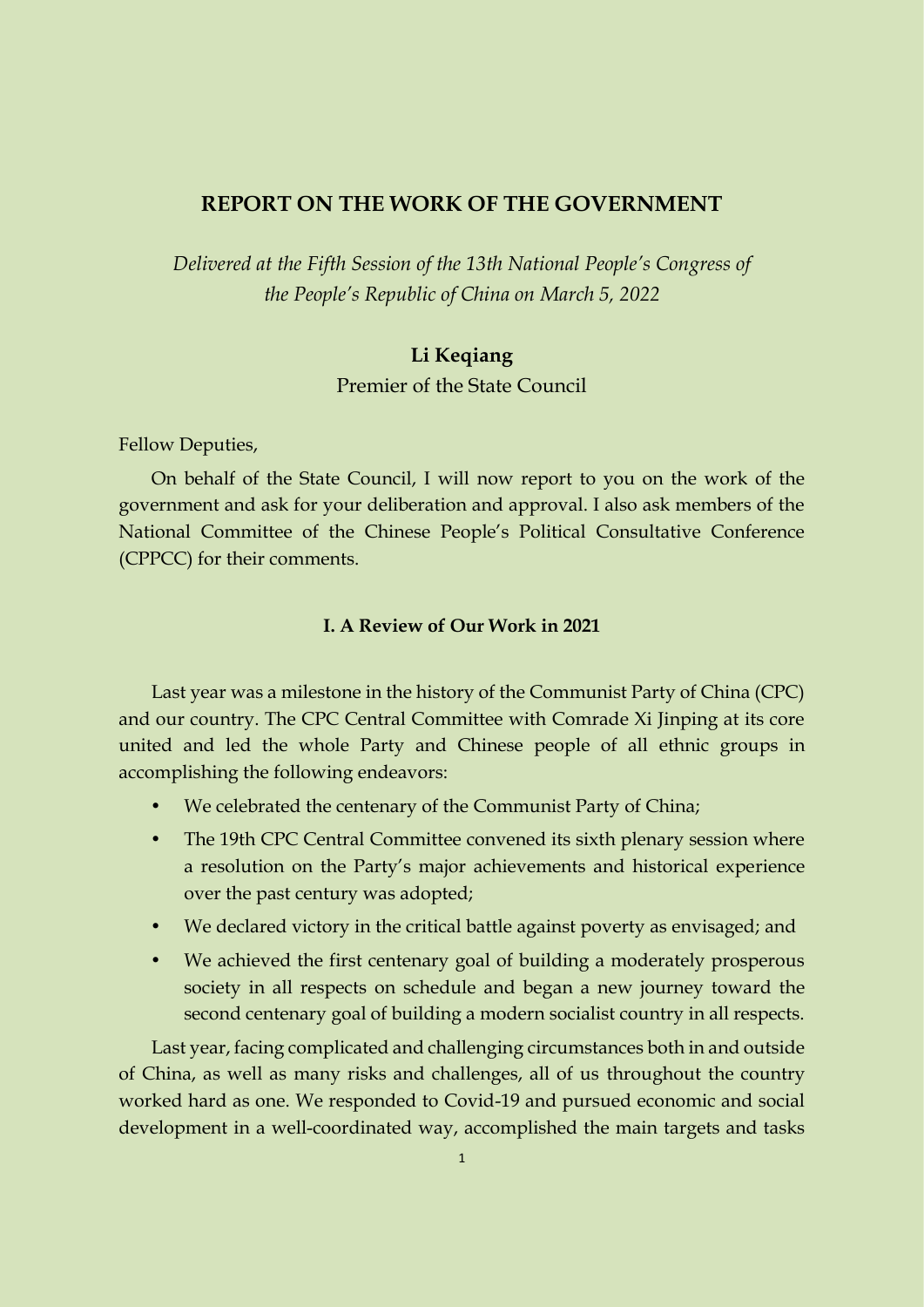for the year, got the 14th Five-Year Plan off to a good start, and once again secured new and major achievements in our country's development.

—*The economy continued to recover and grow.* China's gross domestic product (GDP) reached 114 trillion yuan, growing 8.1 percent. National fiscal revenue exceeded 20 trillion yuan, growing 10.7 percent. A total of 12.69 million urban jobs were added, and the average surveyed unemployment rate stood at 5.1 percent. The consumer price index (CPI) rose by 0.9 percent. A basic equilibrium was maintained in the balance of payments.

— *China's innovation capacity was strengthened.* Our strategic science and technology capabilities were expanded at a faster pace. Major advances were registered in research on core technologies in key fields, and breakthroughs were made in manned spaceflight, Mars exploration, resource exploration, energy projects and other areas. Corporate spending on research and development grew by 15.5 percent. Integration of digital technology in the real economy was accelerated.

—*The economic structure and regional development priorities were refined.* Grain output reached a record high of 685 million metric tons. Value-added of the hightech manufacturing sector grew by 18.2 percent, IT services and other producer services recorded rapid growth, and industrial chains became more resilient. Regional development strategies were well implemented, and new urbanization was steadily advanced.

—*Reform and opening up were deepened.* In key fields and sectors, a full range of major reforms were rolled out, and supply-side structural reform was deepened. New gains were made in the reform to streamline administration and delegate power, improve regulation, and upgrade services. The total number of market entities surpassed the 150-million mark. The Belt and Road Initiative saw steady high-quality development. China worked for the entry into force of the Regional Comprehensive Economic Partnership Agreement. The total volume of trade in goods grew by 21.4 percent, and growth of utilized foreign investment was sustained.

—*Ecological conservation was enhanced.* Thanks to further steps taken to prevent and control pollution, the discharge of major pollutants continued to fall and the average concentration of fine particulate matter  $(PM_{2.5})$  dropped by 9.1 percent in cities at and above the prefecture level. The first group of national parks were officially established. Significant improvements were made in the quality of the environment.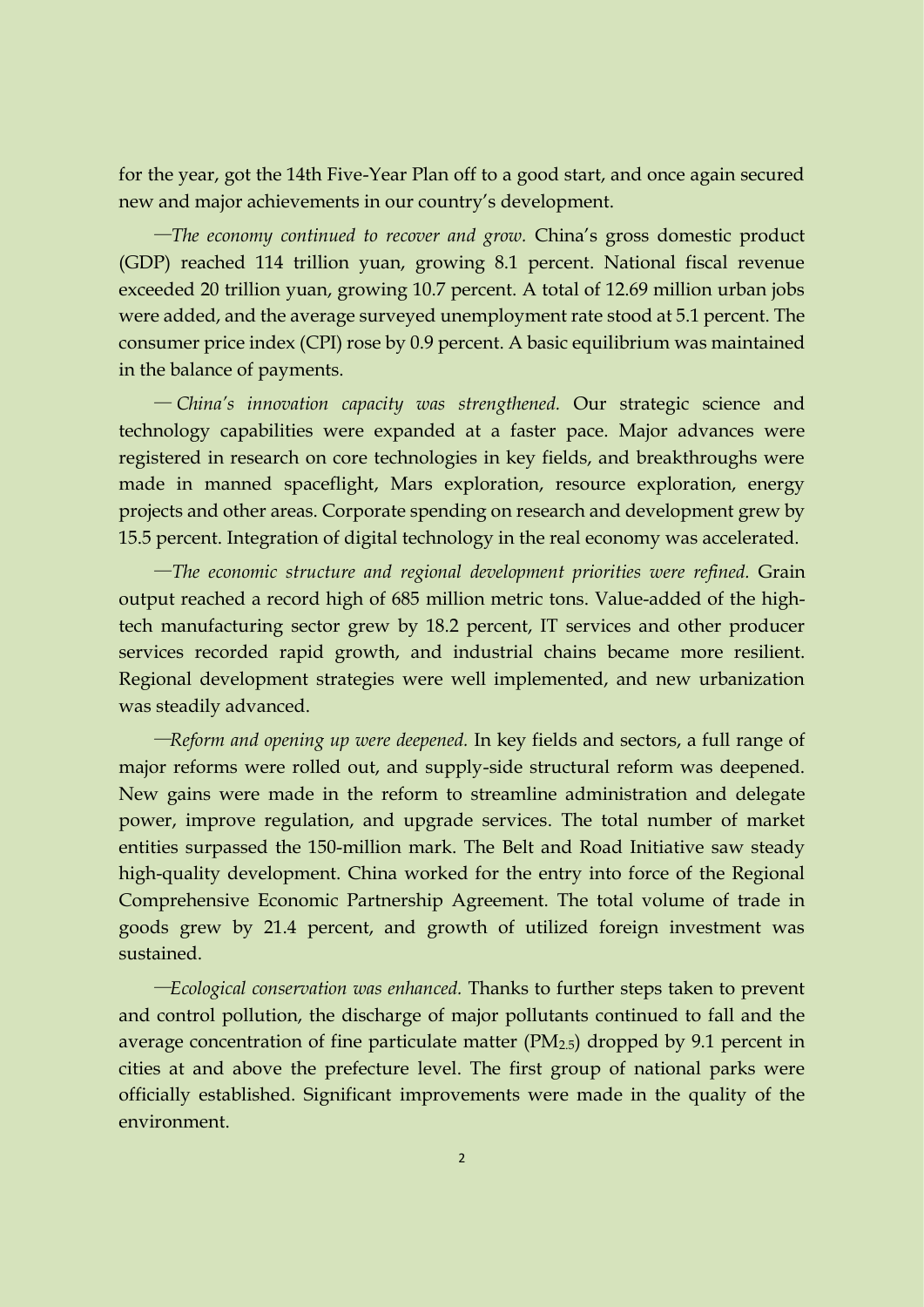—*Living standards rose steadily.* Per capita disposable income increased by 8.1 percent in real terms. Achievements in poverty alleviation were consolidated and further expanded. Inputs in basic elderly care, basic medical care, and social assistance were increased. New steps were taken in the reform and development of education. Renovations began on 56,000 old urban residential communities, benefiting close to 10 million households.

—*Our gains in Covid-19 response were consolidated.* Implementation of control measures became routine, and over 85 percent of the population received a full course of vaccination. Local outbreaks were suppressed in an effective and quick manner. By making these efforts, we ensured the health and safety of the people and maintained normal order in work and life.

Reflecting on the past year, we can see that our achievements did not come easily. While the economy continued to recover from major shocks including Covid-19, many new changes occurred in and outside of China, and the difficulty of keeping the economy running stably mounted. In the face of such difficulty, we fully implemented the decisions and plans of the Party Central Committee with Comrade Xi Jinping at its core, followed the guiding principles of the Central Economic Work Conference; applied the new development philosophy in full, in the right way, and in all fields of endeavor; took solid steps to ensure stability on six key fronts and security in six key areas,\* and made cross- and counter-cyclical adjustments with macro policies. We thus effectively dealt with all risks and challenges that arose.

Our main work over the past year was as follows.

#### *1. We kept macro policy consistent and targeted and kept the major economic indicators within the appropriate range.*

Our macro policies facilitated cross-cyclical adjustments and sustained the level of support necessary for economic recovery. We also took into account the need to leave ample policy space for meeting difficulties and challenges this year.

We established a regular mechanism to directly allocate budgetary funds to prefecture- and county-level governments and placed 2.8 trillion yuan of central government funding under this mechanism. We also improved the way local governments issue and use special-purpose bonds.

The six fronts refer to employment, the financial sector, foreign trade, foreign investment, domestic investment, and expectations. The six areas refer to job security, basic living needs, operations of market entities, food and energy security, stable industrial and supply chains, and the normal functioning of primary-level governments.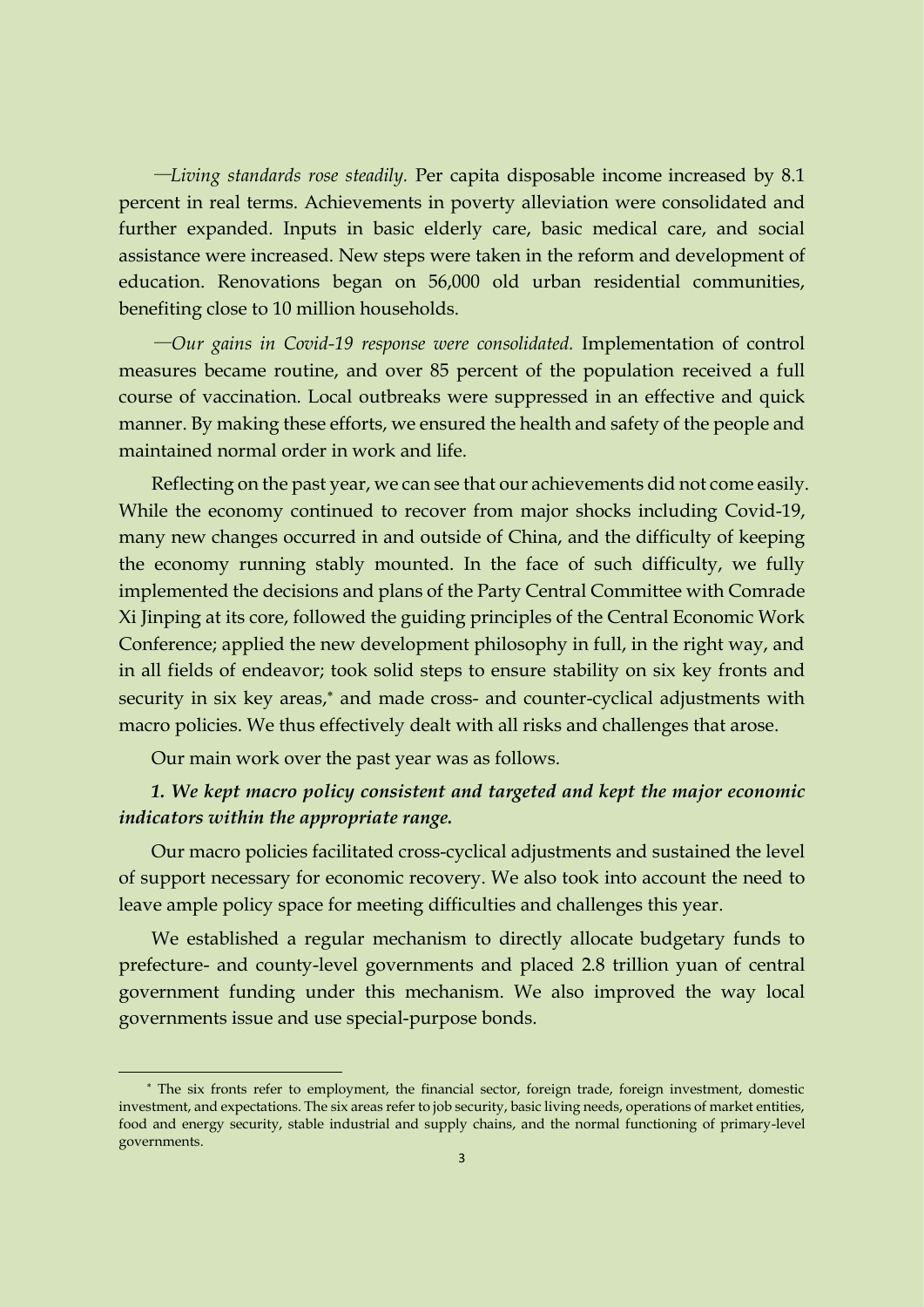We implemented a prudent monetary policy to good effect and lowered required reserve ratios twice to facilitate the reduction of loan interest rates. We took well-considered steps to defuse local government debt risks and dealt prudently with major financial risks. We intensified policies to stabilize and expand employment, took solid measures to ensure employment for key groups like college graduates, and encouraged business startups and innovation. We took stronger steps to keep supply and prices of major commodities stable and to tackle supply shortages in coal and electric power.

Over the course of last year, all major macroeconomic indicators stayed in line with projected targets, the deficit-to-GDP ratio and macro leverage ratio decreased, and China's economy remained one of the fastest-growing economies in the world.

## *2. We refined and implemented policies for easing the difficulties of businesses and consolidated the foundation of economic recovery.*

As over one hundred million market entities have given several hundred million people the opportunity to go into business or secure employment, we have continued with the supportive macro-policy roadmaps and approaches that have proved effective since the epidemic began.

Tax and fee reductions introduced last year totaled more than one trillion yuan. In addition, tax payments were postponed for micro, small and medium enterprises (MSMEs) in manufacturing as well as coal-fired power plants and heating-supply enterprises as a temporary measure. Tax and fee reductions have proved a direct and effective way of helping enterprises ease their difficulties. In reality, they also help nurture business growth and cultivate sources of tax revenue. Last year, revenue generated from taxpaying market entities registered since 2013 reached 4.76 trillion yuan.

We strengthened the capacity of railway, highway, aviation and maritime transportation as well as harbors. We boosted the credit supply to industries and enterprises severely affected by Covid-19. We continued policies for micro and small businesses to defer principal and interest repayments on loans and take out more collateral-free loans. Inclusive finance lending to micro and small business by financial institutions increased by 27.3 percent, with the figure rising to over 40 percent for large commercial banks, and overall financing costs of businesses dropped steadily.

*3. We deepened reform, expanded opening up, and continued to improve the business environment.*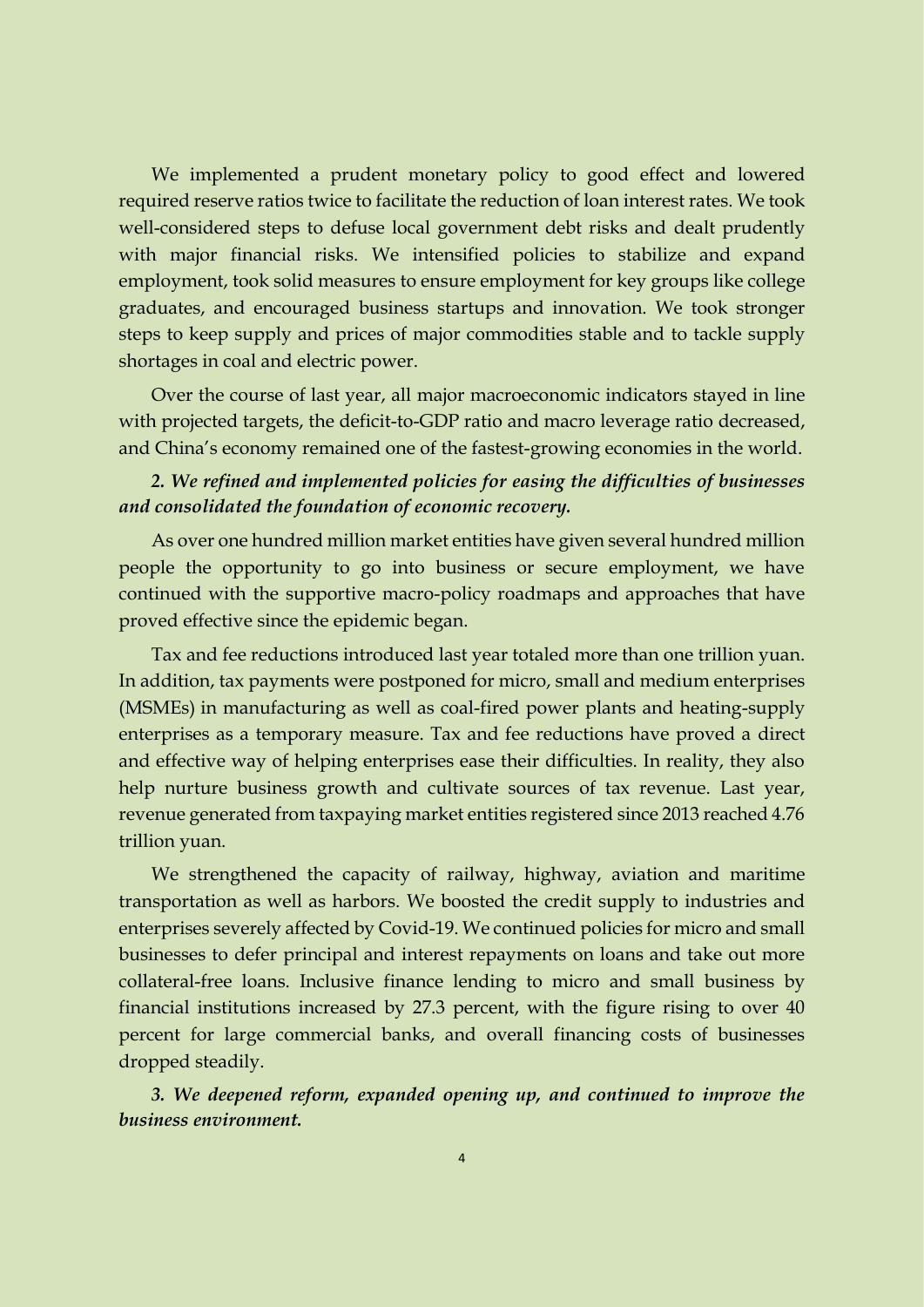We worked harder to develop the underlying institutions for a market system, and pushed forward reforms to ensure production factors are allocated by the market. We continued to reduce the number of procedures and length of time it takes for enterprises to gain government approval. More government services were made available online. A package of successful practices in local reform were applied nationwide, and trials were conducted to improve the business environment.

We bolstered regulation and adopted new regulatory approaches, took action against business monopolies, and prevented the unregulated expansion of capital, thus ensuring fair market competition. We continued implementation of the threeyear action plan for SOE reform and supported the healthy development of private businesses. The reform to delink industry associations and chambers of commerce from government was basically completed. The Beijing Stock Exchange and Guangzhou Futures Exchange were opened. Solid strides were made in reforms in agriculture, rural development, social programs, and ecological conservation.

We deepened practical cooperation to jointly advance the Belt and Road Initiative. Efforts to ensure stable performance in foreign trade and investment were intensified. We successfully hosted a number of major expos, including the China International Import Expo, the China Import and Export Fair, the China International Fair for Trade in Services, and the first China International Consumer Products Expo. Comprehensive trials for further opening up of the services sector were expanded to four more areas, and new measures for developing the Hainan Free Trade Port were adopted.

#### *4. We promoted innovation-driven development and stabilized industrial and supply chains.*

We boosted the development of national laboratories and promoted implementation of major science and technology programs. We reformed and refined the management of central government funding for scientific and technological research, increased the proportion of indirect expenses for research projects, and gave institutes more decision-making power over their research.

We continued the additional tax deduction for R&D expenses and increased this deduction to cover 100 percent of such expenses for manufacturing enterprises. Intellectual property right protection was strengthened. Weak links in the industrial chains of key industries were reinforced and upgraded. Digital and smart technologies were adopted in traditional industries at a faster rate, and emerging industries maintained good momentum for development.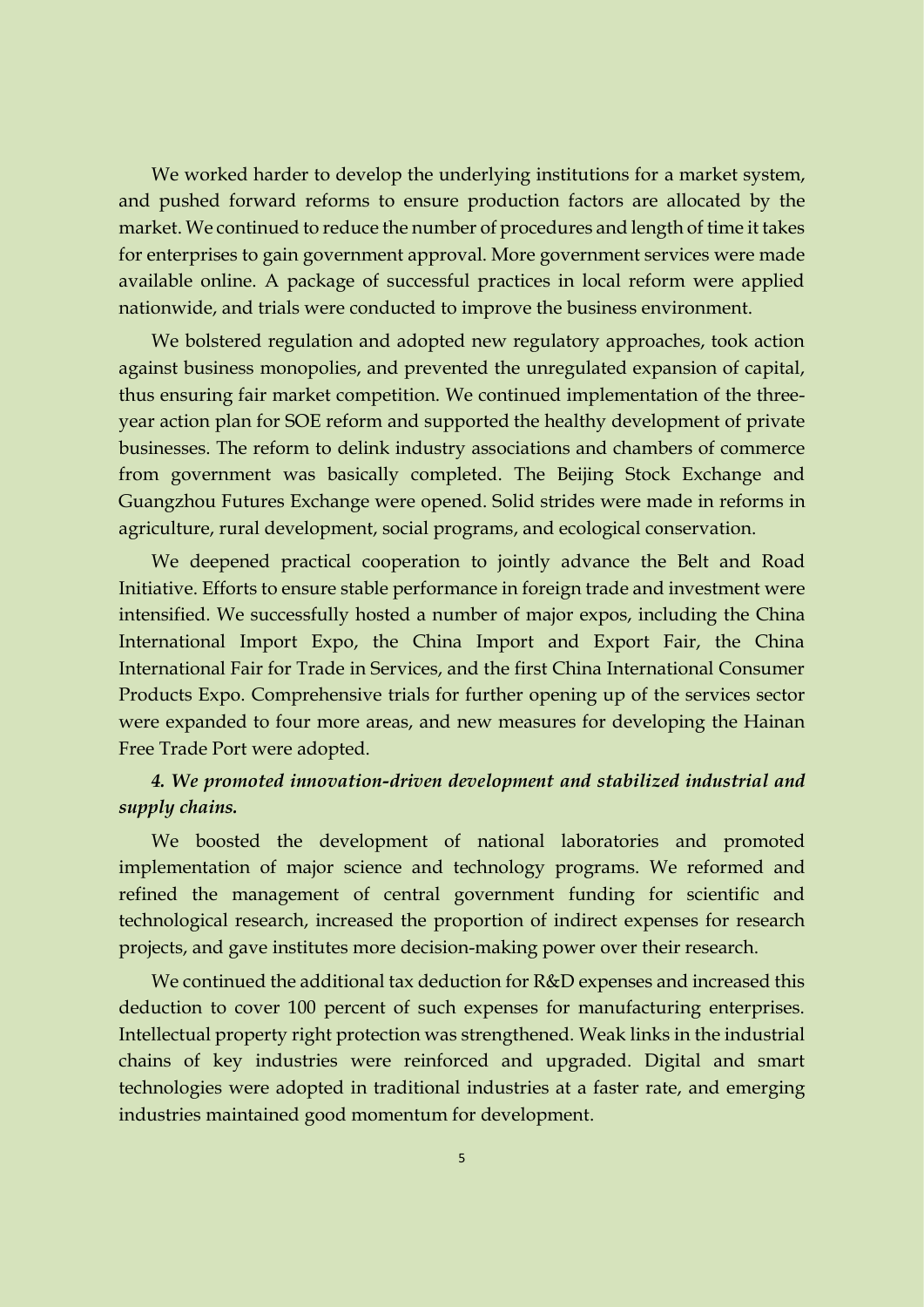#### *5. We promoted coordinated development between urban and rural areas and between regions and improved the structure of the economy.*

To ensure implementation of all major regional development strategies and the strategy for coordinated regional development, we rolled out new supporting measures and launched several major projects. Urbanization with the focus on county seats was promoted. To help bolster agricultural production, we ensured agricultural supplies and issued one-time subsidies totaling 20 billion yuan to grain growers.

We advanced rural revitalization and designated 160 key counties to receive assistance in pursuing rural revitalization. A five-year program to improve the rural living environment also got under way.

# *6. We strengthened environmental protection and promoted sustainable development.*

We consolidated our gains in keeping the skies blue, waters clear, and land pollution-free. We encouraged farmers to use chemical fertilizer and pesticide more efficiently and promoted the recycling of livestock and poultry waste. We continued major projects to protect and restore ecosystems, and fully enforced the ten-year fishing ban on the Yangtze River.

China's installed capacity of renewable power exceeded one billion kilowatts. An action plan for peaking carbon emissions by 2030 was unveiled. The China Carbon Emission Trade Exchange was launched. We took active steps to respond to climate change.

### *7. We worked to ensure and improve the people's wellbeing and accelerated development of social programs.*

We intensified efforts to shore up weak links in rural compulsory education, and increased subsidies in the nutrition improvement program for compulsoryeducation students in rural areas, benefiting over 37 million students. We reduced the homework load and eased the off-campus tutoring burden on students in compulsory education. We surpassed the targets set in the three-year enrollment expansion initiative for vocational colleges. The cap for government-subsidized student loans was raised by 4,000 yuan per person per year, benefiting over five million students.

The basic pension for retirees was increased. Benefits were raised for entitled groups. To improve assistance and support for those in need, the scope of the subsistence allowance scheme was expanded to include people with serious illness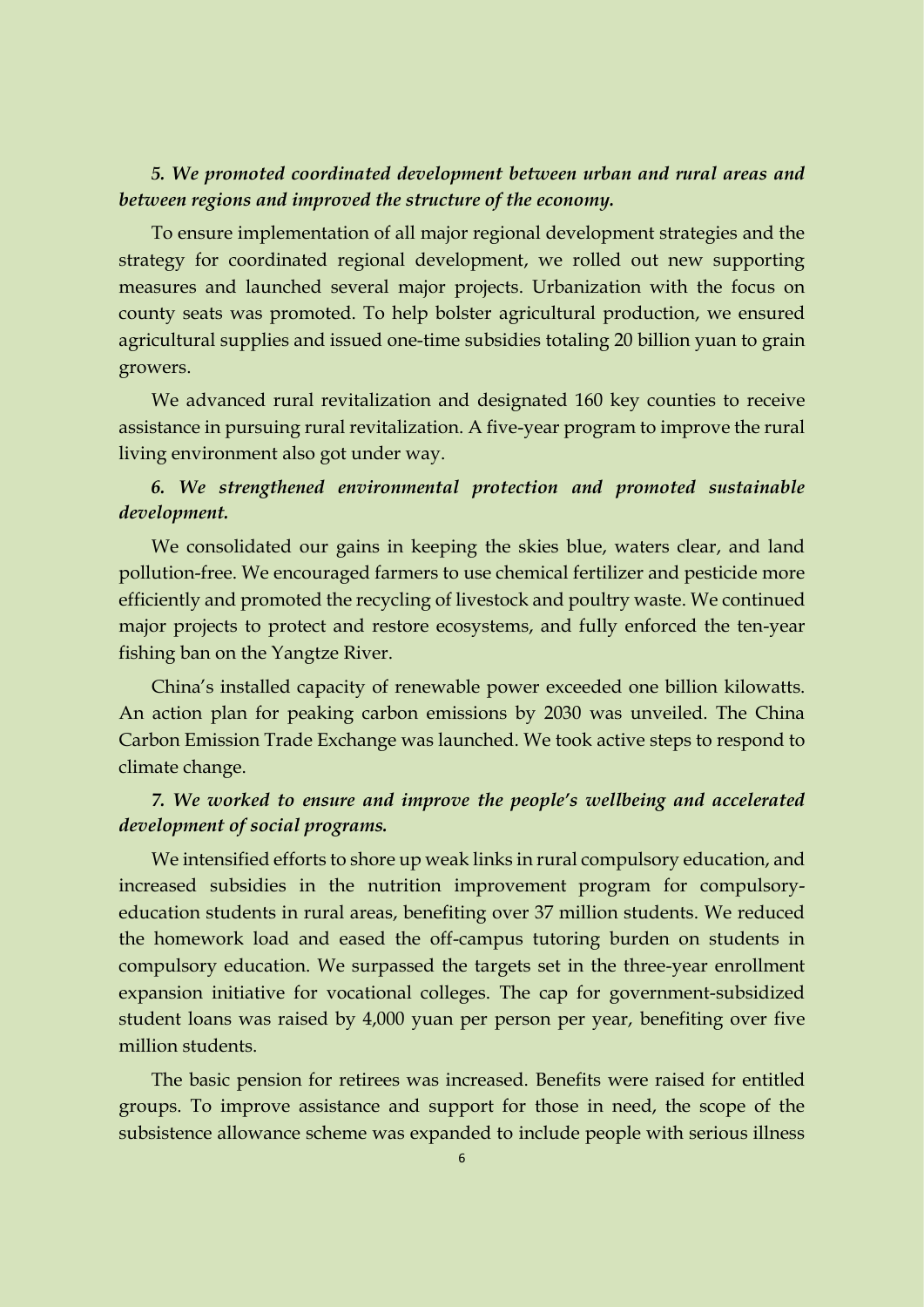or severe disability from families just outside the margin of eligibility.

We reformed the system for disease prevention and control. Outpatient bills for more common illnesses and chronic diseases became reimbursable under the basic medical insurance scheme, and 60 percent of cross-provincial inpatient medical expenses were directly settled where they were incurred. We tightened up regulation and supervision of drugs and vaccines.

The three-child policy was implemented. Elderly services were improved. Government-subsidized rental housing was increased at a faster pace. We developed cultural programs and the cultural sector, and launched new cultural projects to benefit the public. A sound online environment was fostered.

We actively carried out public fitness activities. Chinese athletes achieved great success in the Olympic and Paralympic Games in Tokyo. And thanks to meticulous preparation, China has presented the world with a simple, safe, and splendid 2022 Winter Olympic Games. The Paralympic Games, which has just opened, will undoubtedly also be a great success.

## *8. We made progress in building a rule of law government, developed new ways of conducting governance, and maintained social harmony and stability.*

We submitted 10 legislative proposals to the Standing Committee of the National People's Congress (NPC) for deliberation, and formulated or revised 15 sets of administrative regulations. We conscientiously handled the proposals of NPC deputies and CPPCC National Committee members. The Outline for Building a Law-Based Government (2021–2025) was promulgated. Audit-based oversight was enhanced. The State Council continued its accountability inspections, and further implemented the Internet plus model of inspection. New approaches were adopted in conducting primary-level governance in urban and rural areas. We made solid headway in handling public complaints and clearing the backlog of cases.

We took stronger steps to ensure workplace safety and strengthened emergency response management. Our ability to safeguard national security was enhanced. We improved the crime prevention and control system, worked to crack down on organized crime and root out local criminal gangs on an ongoing basis, and fought telecom and cyber fraud as a priority. During severe flooding and other disasters that hit some parts of the country last year, government authorities and departments were actively involved in disaster prevention, relief, and reconstruction and earnestly strived to protect people's lives and property.

We implemented the Party Central Committee's strategic decision to exercise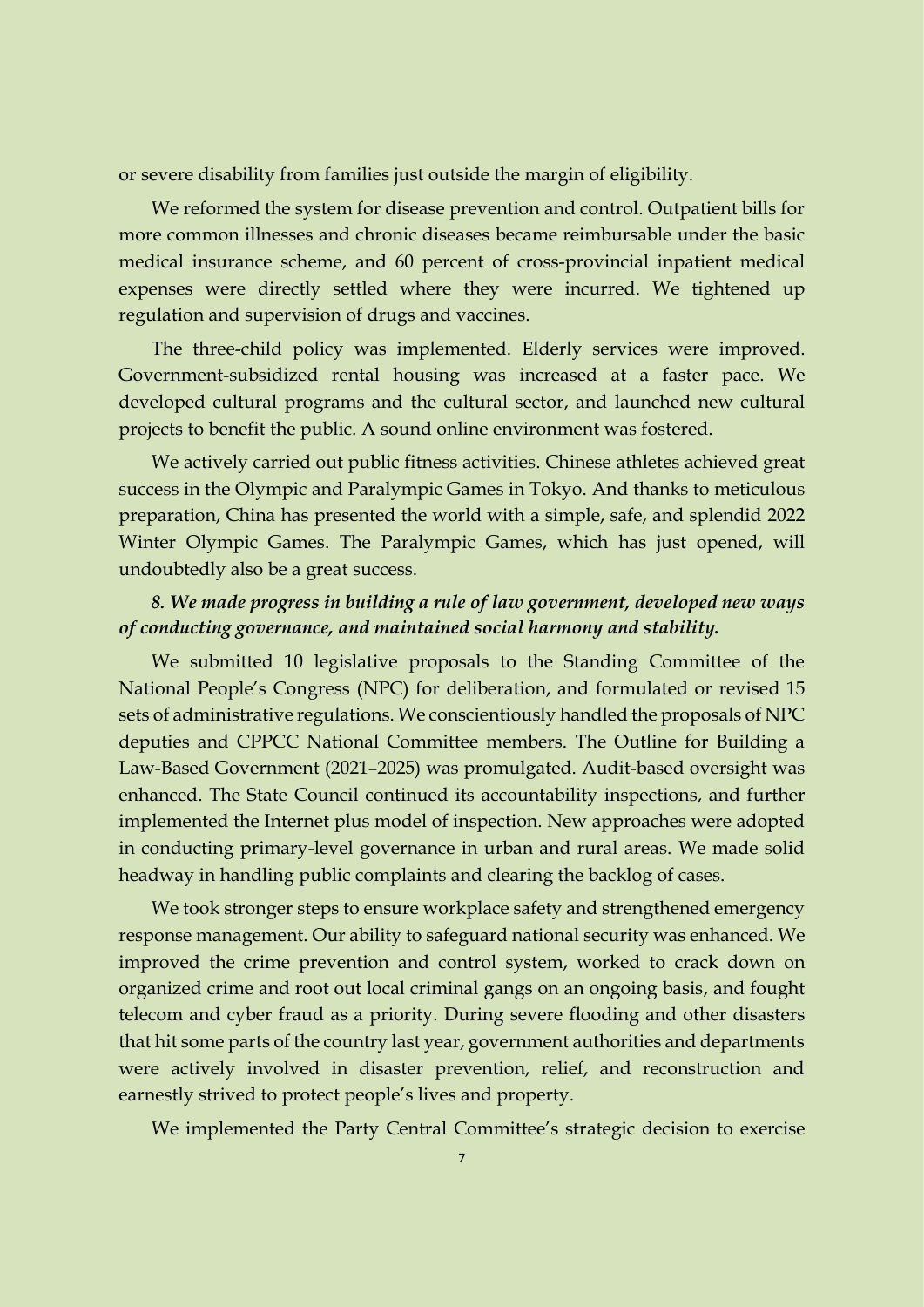full and strict Party self-governance. We carried out activities to study the history of the CPC, and did more to improve Party conduct, build a government of integrity, and fight corruption. We strictly complied with the central Party leadership's eightpoint decision on improving work conduct, kept up our efforts to tackle pointless formalities, bureaucratism, hedonism and extravagance, and took further steps to ease the burdens of those working on the ground.

We advanced China's major-country diplomacy on all fronts. President Xi Jinping and other Party and state leaders attended, via video link, major diplomatic events, including the 76th UN General Assembly, the 16th G20 Leaders' Summit, the 28th APEC Economic Leaders' Meeting, the 13th BRICS Summit, the Special Summit to Commemorate the 30th Anniversary of China-ASEAN Dialogue Relations, the opening ceremony of the Eighth Ministerial Conference of the Forum on China-Africa Cooperation, the East Asia leaders' meetings on cooperation and the 13th Asia-Europe Meeting. We also successfully hosted a number of major diplomatic events.

We promoted the building of a human community with a shared future, fostered global partnerships, and played an active part in the reform and development of the global governance system. We advanced international cooperation on Covid-19 response and worked with all other countries to respond to issues and challenges global in nature. We have thus contributed our share to promoting world peace and development.

#### Fellow Deputies,

We owe our achievements last year to the strong leadership of the Party Central Committee with Comrade Xi Jinping at its core, the sound guidance of Xi Jinping Thought on Socialism with Chinese Characteristics for a New Era, and the concerted efforts of the Party, the armed forces and Chinese people of all ethnic groups.

On behalf of the State Council, I wish to express sincere gratitude to all our people, and to all other political parties, people's organizations, and public figures from all sectors of society. I express heartfelt appreciation to our fellow countrymen and women in the Hong Kong and Macao special administrative regions, in Taiwan, and overseas. I also wish to express heartfelt thanks to the governments of other countries, international organizations and friends across the world who have shown understanding and support for us in China as we pursue modernization.

While recognizing our achievements, we are also very clear about the problems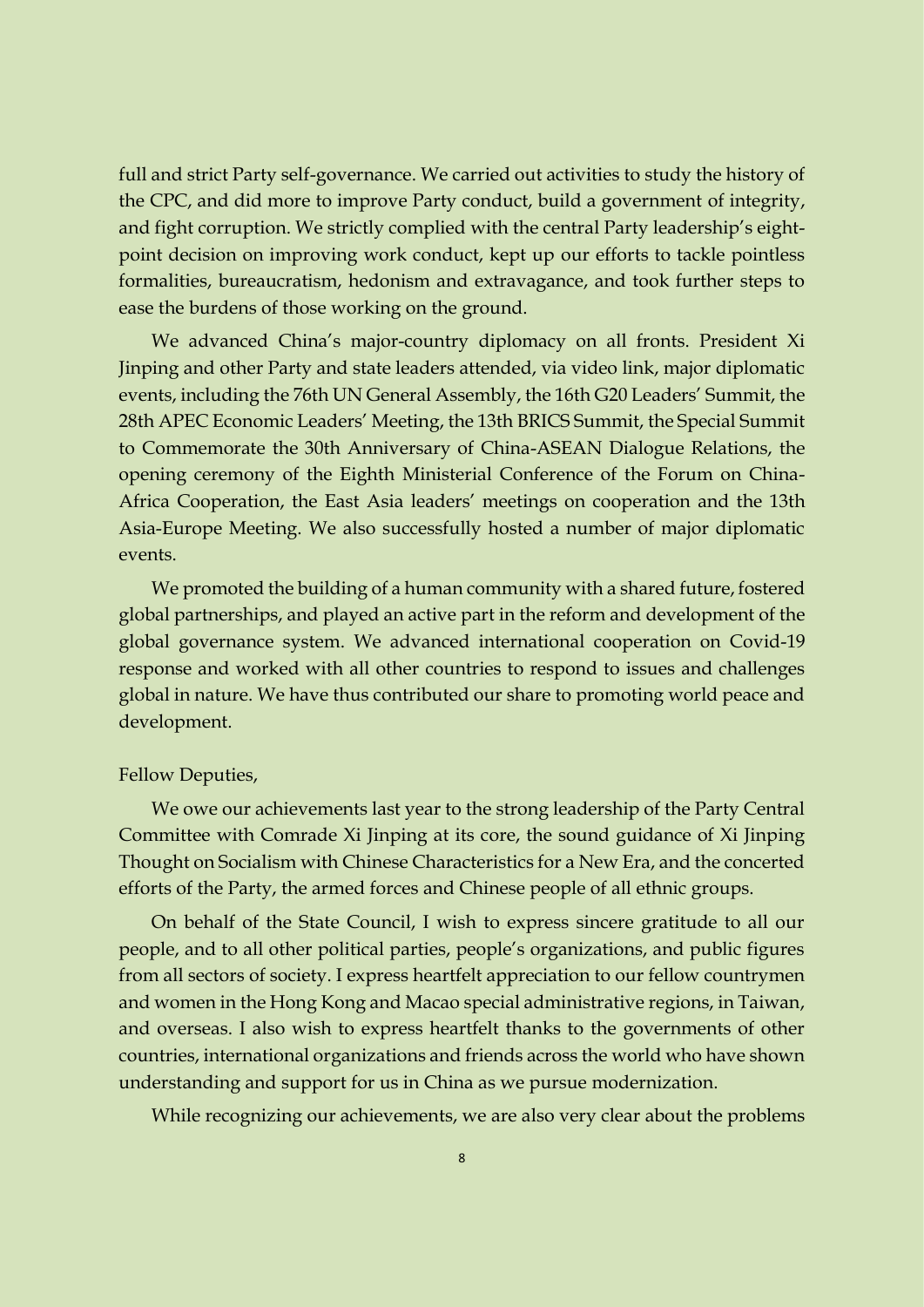and challenges before us.

The Covid-19 pandemic is still ongoing. The world economic recovery lacks drive, and commodity prices remain high and are prone to fluctuation. All of this is making our external environment increasingly volatile, grave and uncertain.

In pursing economic development, China is under the triple pressures of shrinking demand, disrupted supply and weakening expectations. Local Covid-19 cases are still occurring sporadically. The recovery of consumption and investment is sluggish. It is getting more difficult to maintain steady growth in exports, the supply of energy resources and raw materials remains inadequate, and imported inflationary pressure has increased. Many MSMEs and self-employed individuals face difficulty in production and business operations, and the task of stabilizing employment is more formidable. Our capacity to support innovation is lacking in key areas. The budgetary imbalances of some local governments have become more pronounced, and many potential risks are present in the economic and financial sectors. In areas that are important to the public wellbeing, numerous issues need to be addressed.

There is also room for improvement in the work of government. Pointless formalities and bureaucratism remain an acute issue. Cases of becoming detached from reality and acting against the public will are still frequent. Some local governments use one-size-fits-all or campaign-style approaches in policy implementation. A small number of officials either shirk their responsibilities, fail to do their jobs, or behave irresponsibly. Some officials, by disregarding serious infringements on the rights and interests of the people, have been derelict in their duties. Corruption remains a common problem in some sectors.

We must be more mindful of potential difficulties, face problems and challenges squarely, make every effort to deliver a satisfactory performance, and do our utmost to live up to people's expectations.

# **II. Overall Requirements and Policy Orientation for Economic and Social Development in 2022**

This year is of great significance in the cause of the Party and the country, as the Communist Party of China will hold its 20th National Congress. For the government to deliver, we must, under the strong leadership of the Party Central Committee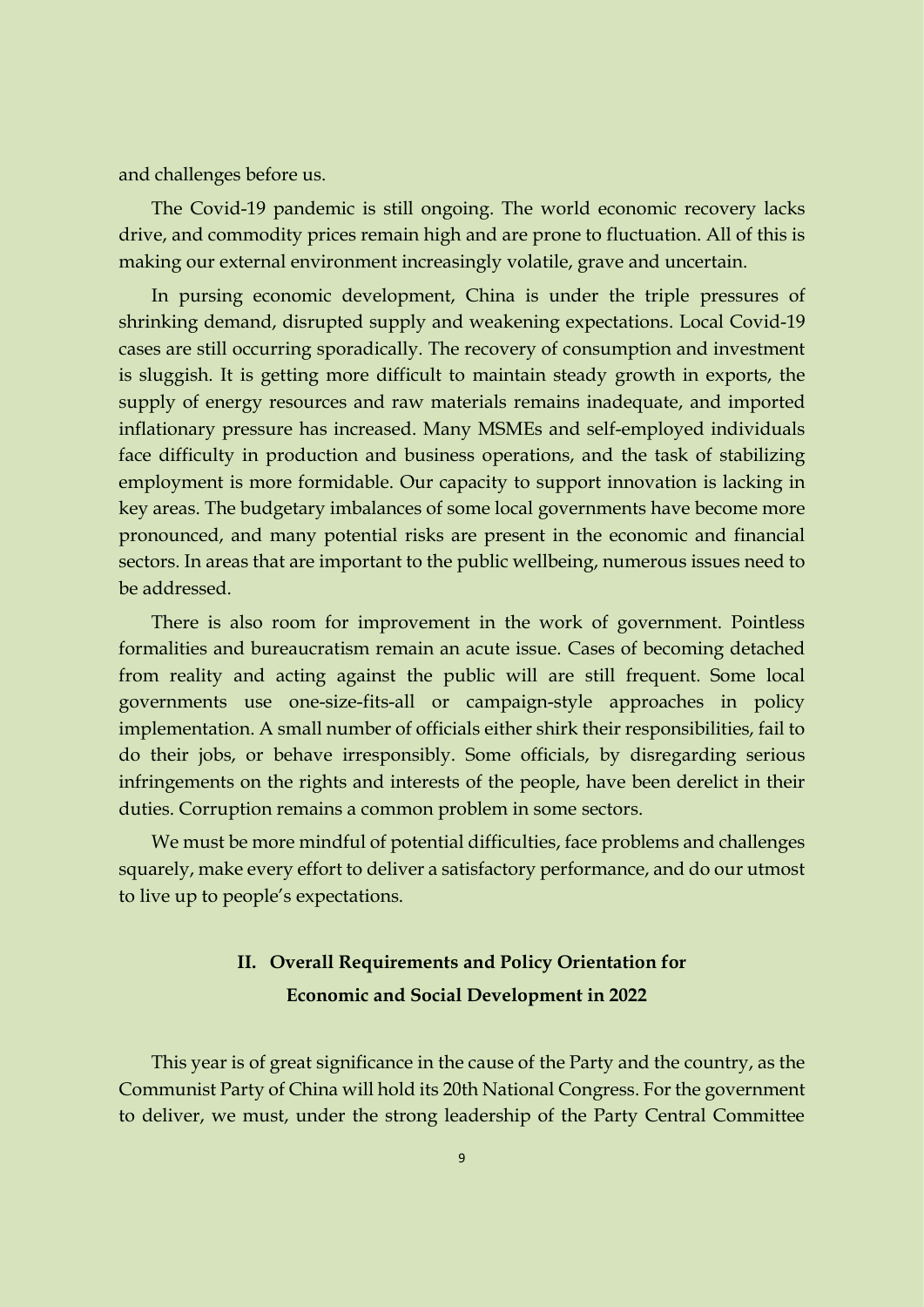with Comrade Xi Jinping at its core, do the following:

- follow the guidance of Xi Jinping Thought on Socialism with Chinese Characteristics for a New Era;
- implement the guiding principles of the Party's 19th National Congress and all plenary sessions of the 19th Party Central Committee;
- carry forward the great founding spirit of the Party;
- act on the general principle of pursuing progress while ensuring stability;
- apply the new development philosophy in full, in the right way, and in all fields of endeavor and move faster to create a new pattern of development;
- deepen reform and opening up in all respects;
- pursue innovation-driven development;
- promote high-quality development;
- advance supply-side structural reform as the main task;
- respond to Covid-19 and pursue economic and social development in a wellcoordinated way;
- ensure both development and security;
- continue to ensure stability on six key fronts and maintain security in six key areas;
- keep working to improve people's lives;
- strive to maintain stable macroeconomic performance;
- keep major economic indicators within an appropriate range; and
- maintain overall social stability.

These efforts will enable us to pave the way for a successful 20th National Party Congress.

A comprehensive analysis of evolving dynamics at home and abroad indicates that this year our country will encounter many more risks and challenges, and we must keep pushing to overcome them. The harder things get, the more confident we must be, and the more solid steps we must take to deliver outcomes.

The fundamentals of our economy remain unchanged, and they will maintain long-term growth. We have many favorable conditions for sustaining development. Most notably, our people, in their hundreds of millions, aspire to a better life, have huge potential for starting businesses and engaging in innovation, and are resolved to overcome all difficulties together. We have also acquired a wealth of experience in dealing with major risks and challenges. There is no doubt but that China's economy will withstand any new downward pressure and continue growing steadily long into the future.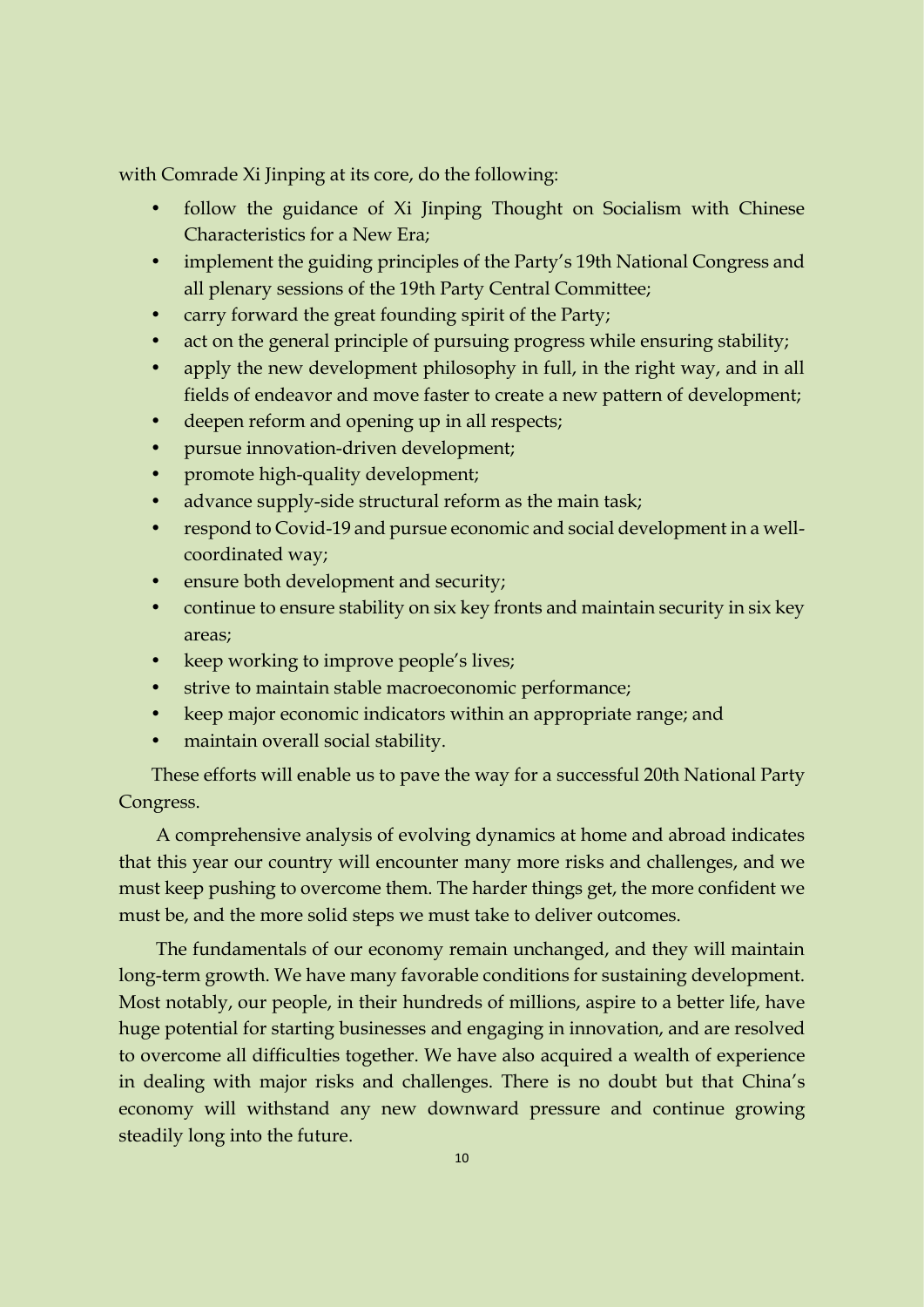The main projected targets for development this year are as follows:

- GDP growth of around 5.5 percent
- over 11 million new urban jobs
- a surveyed urban unemployment rate of no more than 5.5 percent
- CPI increase of around 3 percent
- growth in personal income that is basically in step with economic growth
- steady increases in both the volume and quality of imports and exports
- a basic equilibrium in the balance of payments
- grain output of over 650 million metric tons
- further improvement in the environment
- continued reduction in the discharge of major pollutants
- energy consumption per unit of GDP to be assessed with appropriate flexibility within the framework of the 14th Five-Year Plan; and the exclusion of newly added renewable energy and coal, petroleum, and natural gas consumed as raw materials in the total amount of energy consumption.

The above economic growth target is based mainly on the need to maintain stable employment, meet basic living needs, and guard against risks. This target is also in keeping with the average growth rates of the last two years and the goals of the 14th Five-Year Plan. It represents a medium-high rate of growth given our large economic aggregate, and demonstrates our ability to move proactively. But achieving this goal will require arduous efforts.

To fulfill the development goals and tasks for the year, we should pursue prudent and effective macro policies, micro policies that can continuously energize market entities, and structural policies that facilitate smooth flows in the economy. Science and technology policies should be fully implemented, reform and opening up policies should lend impetus to development, regional policies should ensure more balanced and coordinated development, and social policies should meet basic living needs. All of us involved must adopt detailed and effective measures to meet these major policy requirements and create synergy for driving growth.

Macro policies should be kept consistent and made more effective. The proactive fiscal policy should be more effectual, more targeted, and more sustainable. The prudent monetary policy should be both flexible and appropriate, with reasonably ample liquidity being maintained. The employment-first policy should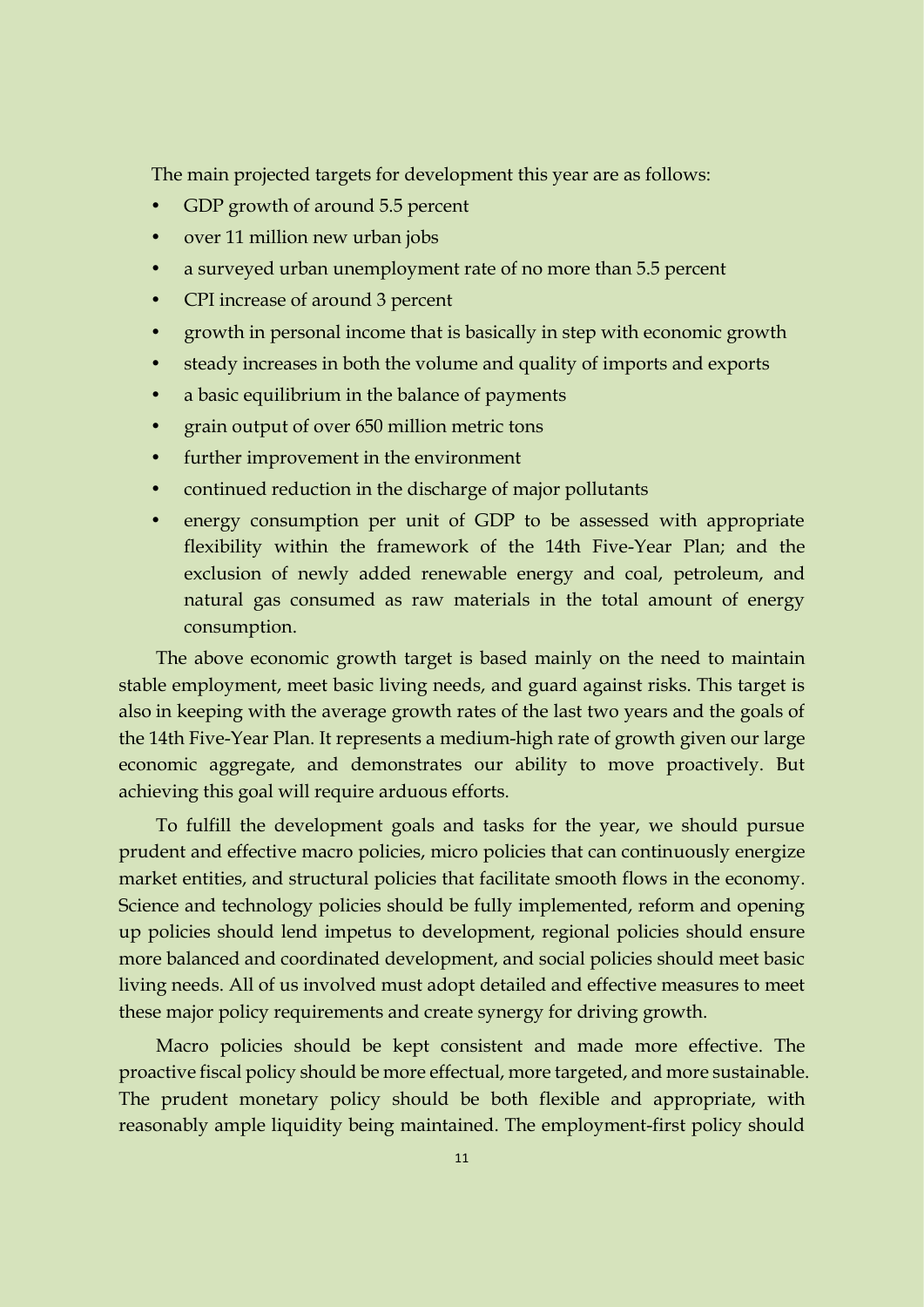be pursued with intensified efforts to deliver the desired outcomes. These policies should produce effects early on, and the policy tools we have in reserve should be promptly deployed to ensure stable economic performance.

We will continue effective routine Covid-19 control. To prevent inbound cases and domestic resurgences, we need to constantly refine epidemic containment measures, strengthen epidemic controls in port-of-entry cities, step up efforts to study and protect against virus variants, accelerate R&D of new vaccines and effective medicines, continue implementing vaccination programs, and give full play to the unique role of traditional Chinese medicine. Occurrences of local cases must be handled in a scientific and targeted manner, and the normal order of work and life must be ensured.

In our work this year, we must make economic stability our top priority and pursue progress while ensuring stability. In the face of new downward pressure, the task of ensuring stable growth needs to occupy an even more prominent position. All localities and government departments should fulfill their responsibilities for maintaining stable macroeconomic performance by proactively introducing prostability policies.

We should take coordinated moves to keep growth stable, promote structural adjustment, and carry out reform. We should work faster to transform the growth model, and say no to an extensive development model. We should follow a factbased approach, and bear in mind the fundamental dimension of China's national context, that is, it is still in the primary stage of socialism. We should manage our own affairs well, and respect the laws of development, the reality on the ground, and the needs of the people.

We should work in creative ways in light of actual conditions and motivate all stakeholders to pursue development endeavors. We should promote both an efficient market and a well-functioning government, and we should be adept at using reform and innovation to boost market dynamism and social creativity. We must act on the people-centered development philosophy and rely on the efforts of everyone to promote prosperity for all, so as to keep realizing the people's aspirations for a better life.

#### **III. Major Tasks for 2022**

This year, we face heavy tasks and many challenges in economic and social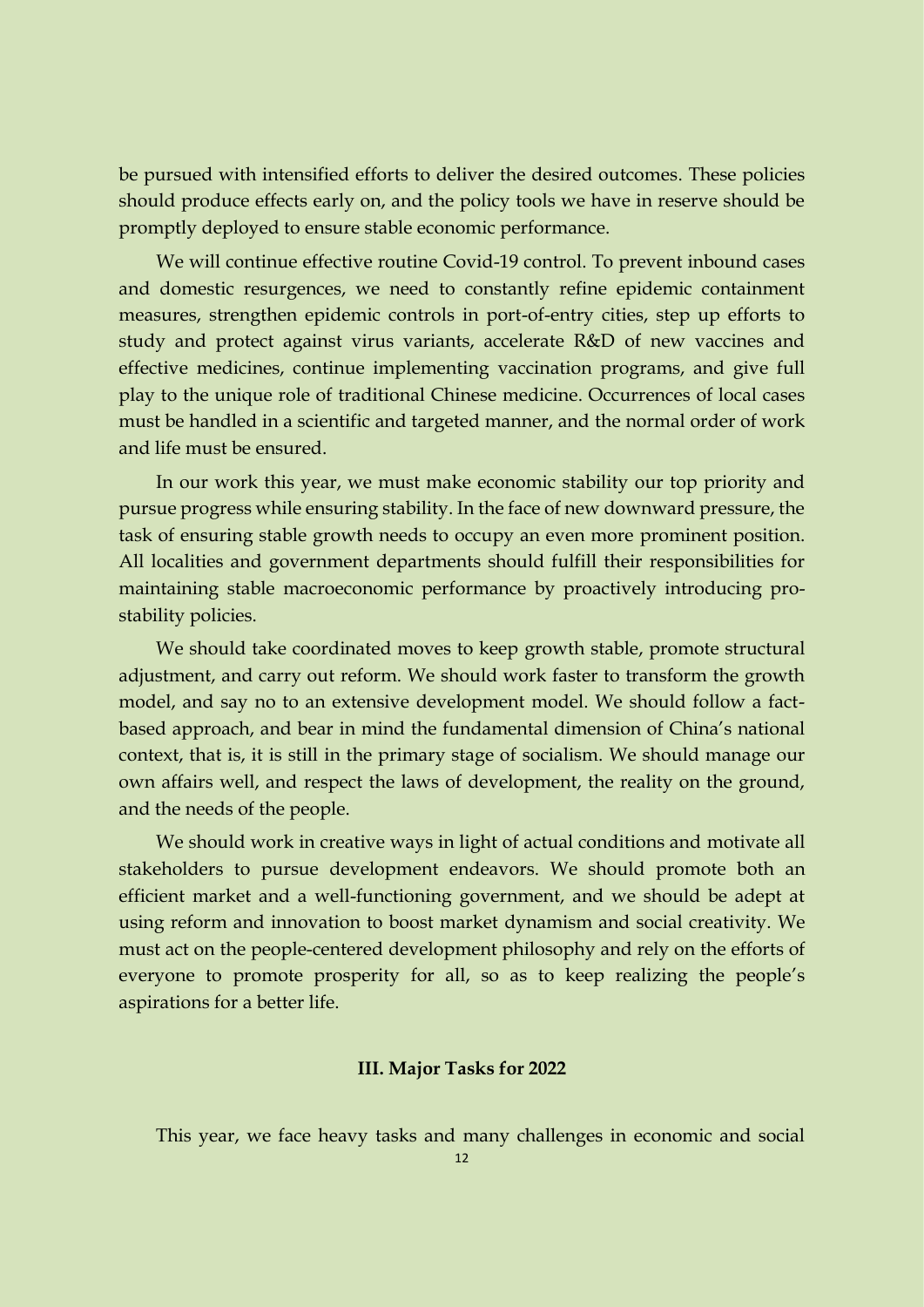development. We should follow the decisions and requirements of the Party Central Committee with Comrade Xi Jinping at its core, apply the new development philosophy in full, in the right way, and in all fields of endeavor, move faster to create a new pattern of development, and promote high-quality development, so as to deliver solid outcomes in all areas of our work.

#### *1. Achieving stable macroeconomic performance and keeping major economic indicators within the appropriate range*

We must continue to ensure stability on six fronts and maintain security in six areas. We have both macro-policy tools and space available to us, and we should use them to intensify cross- and counter-cyclical adjustments and to provide strong support for a stable economic performance.

*We will see that the proactive fiscal policy is more effective.* We have set the deficit-to-GDP ratio for the year at around 2.8 percent, slightly lower than last year, and this will boost fiscal sustainability. It is projected that fiscal revenue will continue to grow in 2022. In addition, we also have available to us the surplus profits of stateowned financial institutions and state monopoly business operations from recent years turned over in accordance with the law and funds transferred from the Central Budget Stabilization Fund. This will make it possible for government to increase expenditures by more than two trillion yuan over last year, putting significantly greater fiscal resources at our disposal. New funds will be channeled to local levels of government and used mainly to ease the difficulties of enterprises, stabilize employment, meet living needs, and increase consumption and demand.

This year, central government expenditures will rise by 3.9 percent, but the budgetary spending of central government departments will continue to register negative growth. Central government transfer payments to local governments will come to close to 9.8 trillion yuan. This figure represents a growth of 18 percent, or around 1.5 trillion yuan, and is the largest increase in recent years. The central government will place more budgetary funds under the mechanism for direct allocation to prefecture- and county-level governments, and provincial-level governments should also provide additional fiscal support to these levels. It is imperative that local governments are both able and motivated to carry out policies that will benefit businesses and people.

*We will use government investment funds to stimulate and expand effective investment.*  This year, special-purpose bonds for local governments will total 3.65 trillion yuan. We will, taking a performance-oriented approach, ensure that investment funds and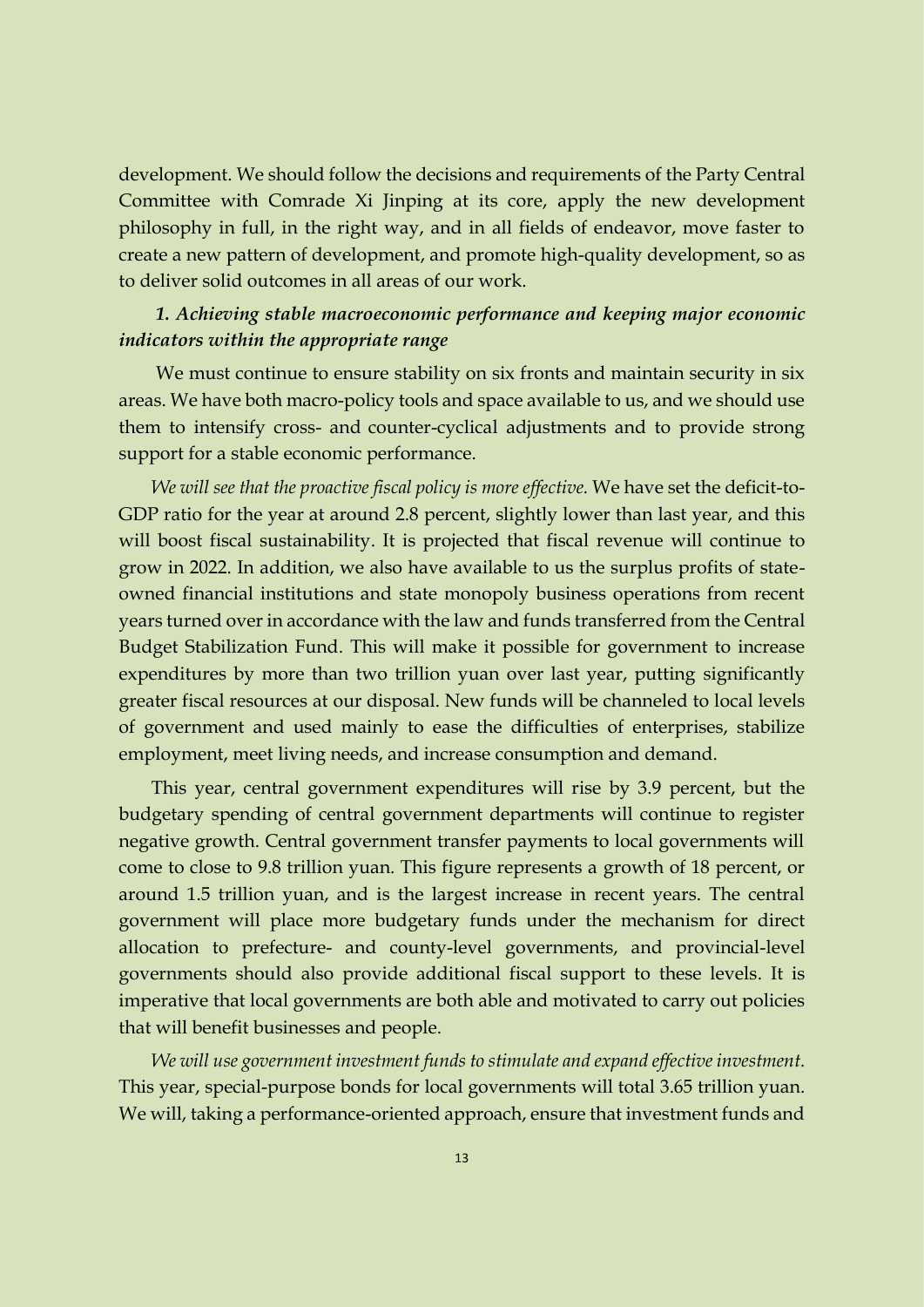other production factors stay with projects they are allocated to, while appropriately widening the scope of usage for such factors. We will support follow-up financing for ongoing projects, and begin construction on major projects that are ready for launching, new types of infrastructure, and renovations of outdated public facilities.

The lion's share of investment in China comes from the non-government sector. We will give full play to the leveraging role of major projects and government investment and refine relevant supporting policies to keep non-government investors fully motivated.

*Government will keep its belt tightened and keep spending low to benefit the people.* We will improve the mix of government spending so as to ensure funding for key areas and strictly control general expenditures. Budgetary funds and assets sitting idle will be put into good use. Governments at every level need to operate within their means and economize where possible, and central and provincial-level governments should take the lead in this regard.

Management of fiscal receipts and outlays will be tightened up, and wasteful and excessive spending will be prohibited. We will prevent the construction of new government buildings in violation of regulations. No vanity projects will be tolerated, and anyone who violates fiscal discipline or squanders public funds will be investigated and severely punished. We must ensure that our precious funds are used in areas that are critical to development and to meet the urgent needs of the people.

*We will step up implementation of the prudent monetary policy.* We will use monetary policy tools to adjust both the monetary aggregate and the monetary structure, so as to provide more robust support for the real economy. We will expand the scale of new loans, see that increases in money supply and aggregate financing are generally in step with nominal economic growth, and keep the macro leverage ratio generally stable. The RMB exchange rate will be kept generally stable at an adaptive, balanced level.

We will further improve the transmission mechanism of monetary policy, channel more funds into key areas and weak links, and expand the coverage of inclusive finance. Financial institutions will be encouraged to lower real loan interest rates and cut fees, so as to truly make it easier for market entities to access financing and achieve a considerable drop in overall financing costs.

*We will strengthen the employment-first policy.* We will work to broaden the employment channels, promote employment stability by keeping the operations of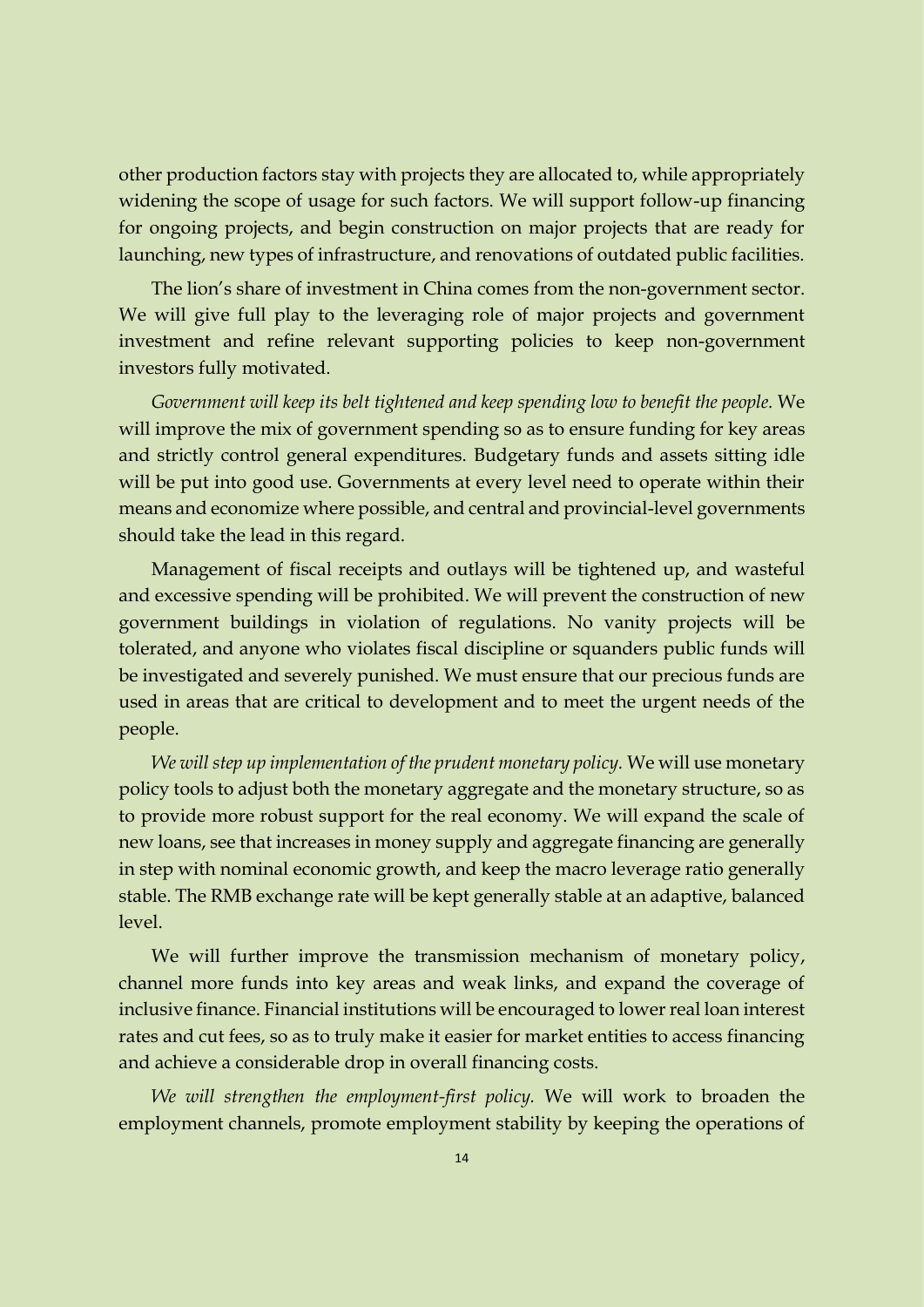market entities stable, and harness the role of business startups in boosting employment. Fiscal and financial policies will facilitate implementation of the employment-first policy, and greater support will be provided for enterprises to stabilize and expand employment. All dedicated employment policies will be strengthened and improved, and we will resolutely act to overhaul or abolish excessive restrictions on employment and business startups. All local governments must use every possible means to stabilize employment and expand it further.

*We will ensure food and energy security.* We will ensure the supply of grain and other major agricultural products, as well as the supply and price stability of energy and important raw materials, and guarantee sufficient electricity to meet people's living needs and conduct normal business production and operations. We will implement a comprehensive resource conservation strategy. To enhance China's capacity for resource production and supply, we will step up petroleum, natural gas and mineral exploration and development, improve the national strategic goods reserve system, and ensure the supply of primary products. We will crack down on price gouging, and ensure price levels are kept generally stable.

*We will prevent and defuse major risks.* We will continue to guard against and address economic and financial risks in accordance with the fundamental principles of maintaining overall stability, ensuring coordination, implementing categorybased policies, and defusing risks through targeted efforts. We will see that local governments fulfill their responsibilities, the competent government departments tighten regulation, and enterprises shoulder primary responsibility. We will make stronger efforts to give early-warning of risks, enhance risk prevention and control mechanisms, and build capacities for responding to risks. A fund for ensuring financial stability will be established, the deposit insurance system and industry guarantee funds will be brought fully into play, and market- and law-based methods will be used to defuse risks and potential dangers and to respond to external shocks. All these efforts will ensure that no systemic risks arise.

### *2. Keeping the operations of market entities stable and maintaining job security by strengthening macro policies*

We will improve policies for easing the burdens and difficulties of market entities and create a stronger foundation for achieving a stable and sounder economic performance.

*We will implement a new package of tax-and-fee policies to support enterprises.* We will continue to take temporary steps and institutional measures and apply policies for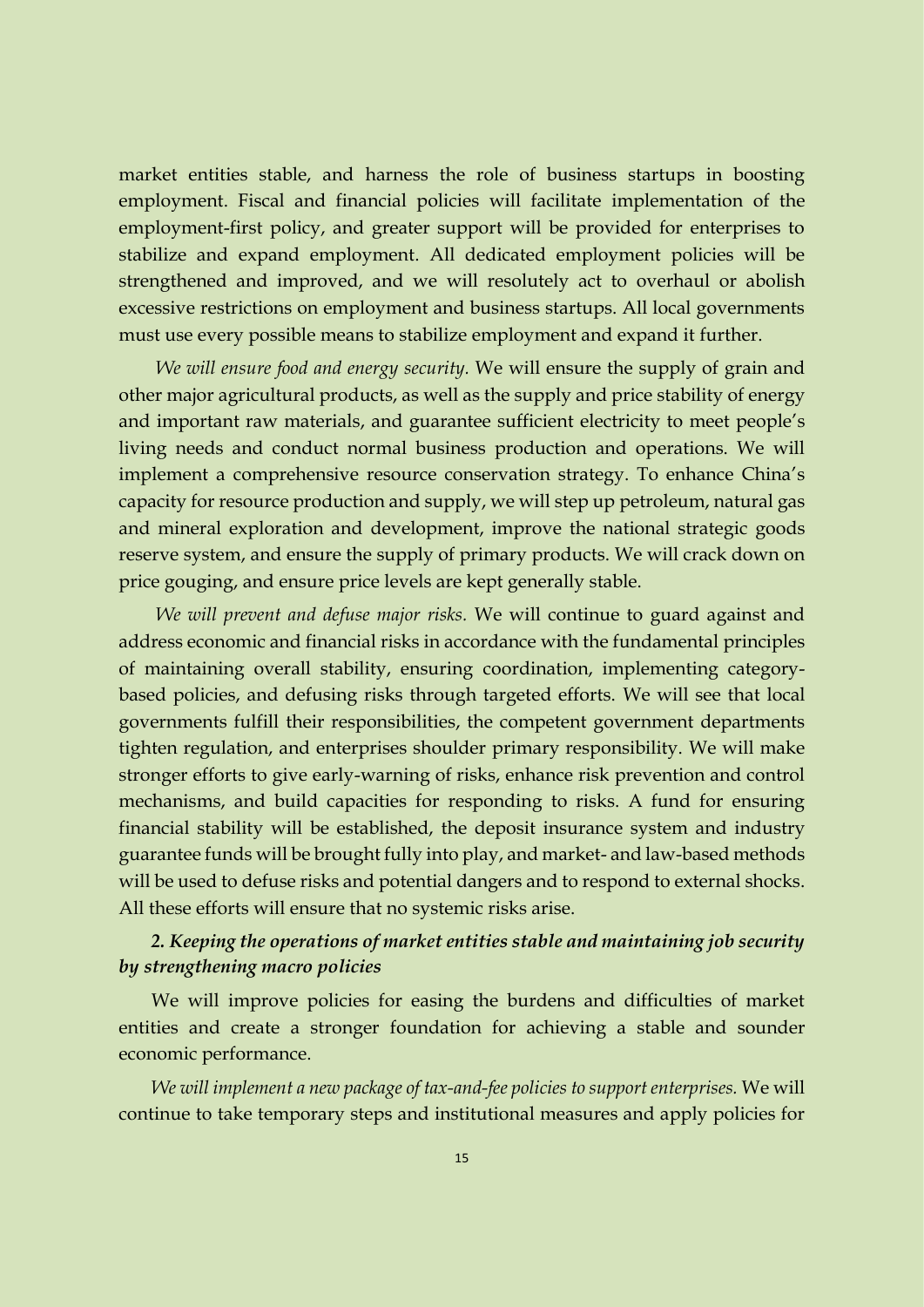both tax reductions and refunds.

First, we will extend tax and fee reduction policies that support manufacturing, micro and small enterprises and self-employed individuals, and expand the scale and scope of these policies. A temporary exemption on VAT payments will be granted to small taxpayers. Corporate income tax on annual taxable income of between one million and three million yuan will be halved once again for micro and small enterprises. Local governments should also adopt effective tax-and-fee reduction steps based on local conditions and in accordance with the law to maintain the scale of tax-and-fee reductions and keep market expectations stable.

Second, to improve the cash flow of enterprises, promote employment- and consumption-driven investment, and further improve the system for refunding excess input VAT credits, we will issue VAT credit refunds ahead of time this year on a big scale. We will give priority to micro and small enterprises, refunding outstanding VAT credits to them in one lump sum by the end of June, while also fully refunding newly added credits. With a focus on supporting manufacturing, we will work to fully resolve problems in refunding VAT credits in manufacturing, research and technical services, environmental protection, electricity and gas, and transportation industries. Such a substantial increase in VAT credit refunds will help strongly boost market confidence.

Tax refunds and cuts are expected to total 2.5 trillion yuan this year. VAT credit refunds will account for 1.5 trillion yuan of this sum and all go straight to enterprises. The central government will provide greater fiscal support for local governments and allocate fiscal subsidies directly to the prefecture and county levels. Local governments and relevant departments should develop sound systems to allocate funds more effectively. We must ensure that the critically important policy of tax refunds and cuts takes full effect, in order to provide enterprises with timely assistance and help them generate fresh vitality.

*We will encourage the financial sector to provide more effective support to the real economy.* We will make good use of instruments to support inclusive loans to micro and small businesses, and increase re-lending for agricultural and small enterprises. We will strengthen supervision and assessment to promote a marked increase in inclusive loans to micro and small businesses and a further rise in the proportion of collateral-free loans and first-time loans. We will see that financial institutions have a good understanding of credit policies, ensure continued financing support for industries and enterprises hit hard by Covid-19, and prevent industry-wide lending restrictions, forced early repayment of loans, and arbitrary termination of loan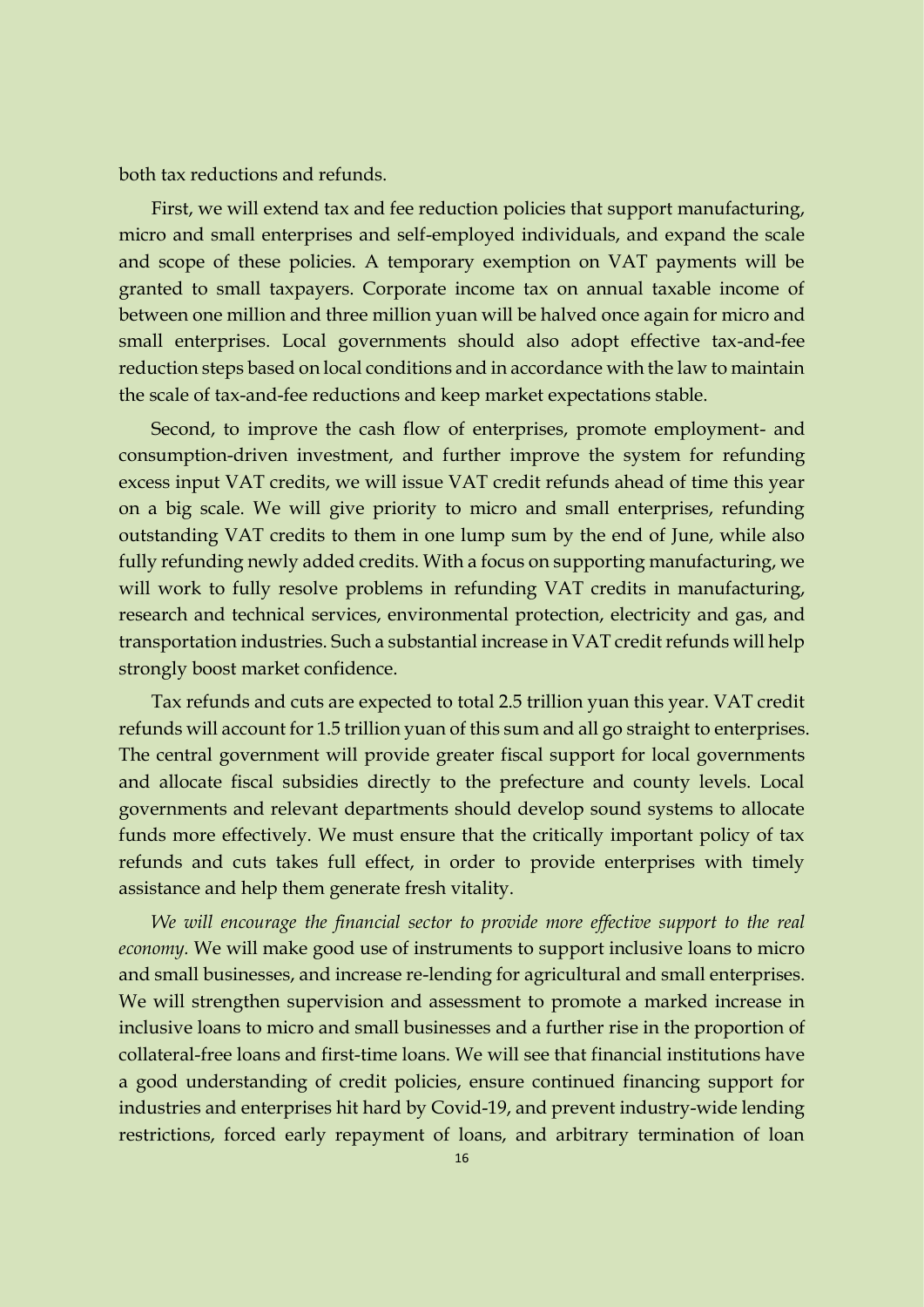agreements.

We will make good use of policy-backed and development finance. We will promote the sharing of enterprise credit information and move faster to achieve information integration and sharing between financial institutions and tax offices, customs, electric utilities and other agencies. The government financing guaranty will be expanded to cover more micro and small businesses. We will strive to create a favorable financing environment and help resolve the financing difficulties of enterprises in the real economy, especially MSMEs.

*We will help lower business costs.* We will rectify excessive surcharges levied by utility companies, and support local governments in adopting temporary preferential policies on electricity use for industries which are experiencing particular difficulty. We will encourage large platform enterprises to lower service fees and lighten the burden on small and medium businesses. Further steps will be taken to regulate and overhaul fees charged by industry associations, chambers of commerce, and intermediaries.

We will launch initiatives to end unjustified charges levied on businesses, and develop mechanisms for coordinated regulation and joint punishment. We will fully investigate and punish the imposition of arbitrary charges, fines, and quotas.

We will intensify efforts to get outstanding payments owed to small and medium enterprises cleared. We will standardize the usage of commercial acceptance bills, and ensure that government bodies, public institutions, and stateowned enterprises (SOEs) take the lead in clearing overdue payments.

Catering, hospitality, retail, culture, tourism, and passenger transport sectors have a large capacity for employment. However, they have been severely affected by Covid-19. Support policies will be weighted more heavily toward enterprises in these sectors to help them stay afloat and get through challenging times with bright prospects.

*We will fully implement all measures to stabilize employment.* Temporary policies such as reductions to premiums for unemployment insurance and workers' compensation will be extended. We will continue the policy of refunding unemployment insurance premiums for enterprises that make no cuts or minimal cuts to staff numbers, with a marked increase in the proportion of refunds going to MSMEs.

Over 10 million students are due to graduate from college this year, and we will give our graduates stronger guidance and policy support and uninterrupted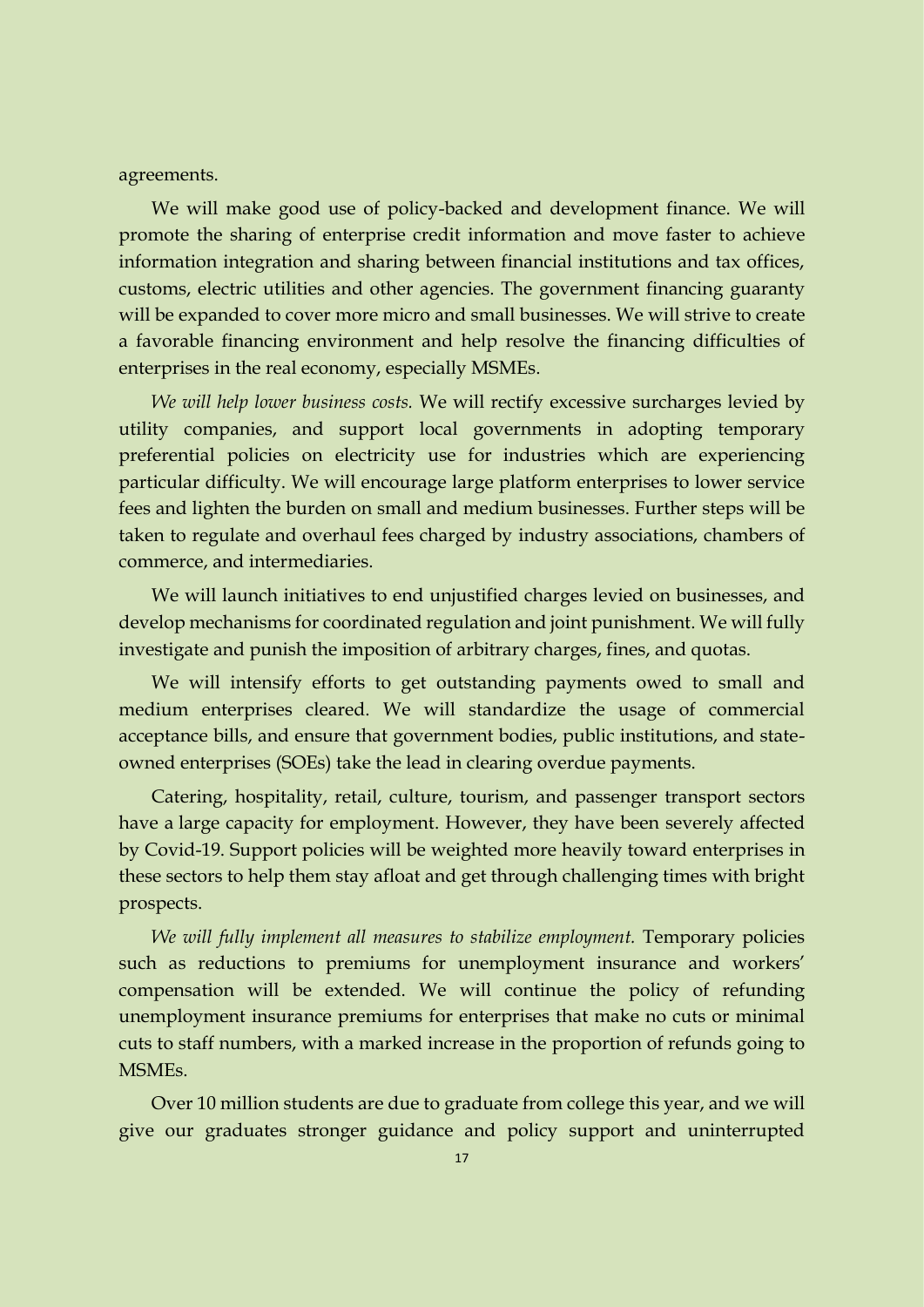services to ensure they can find jobs or start businesses. We will help ex-service members get resettled and re-employed, broaden employment channels for rural migrant workers, and assist people with disabilities and members of zeroemployment families in securing jobs.

We will do more to promote business startups and innovation initiatives, and improve the service capacity of entrepreneurship and innovation platforms. We will improve services and social security policies concerning flexible employment, and launch trials of occupational injury insurance for people in new forms of employment. We will work hard to prevent and stop gender, age, and education discrimination in the workplace in order to create a fair employment environment. We will strengthen oversight and enforcement of labor protection laws and focus on addressing acute issues that are infringing upon employees' lawful rights and interests.

We will make public employment services more targeted. We will continue to carry out vocational skills training on a large scale and establish a number of public training bases through joint construction and sharing initiatives. A total of 100 billion yuan from the unemployment insurance fund will be used to support enterprises in maintaining stable payrolls and providing training programs, and we will speed up training of skilled workers who are urgently needed to promote highquality development of manufacturing. These efforts will enable more workers to acquire marketable skills and large numbers of talented people to come to the fore in all sectors.

#### *3. Steadfastly deepening reform to strengthen market vitality and internal momentum for development*

To develop a high-standard socialist market economy, we should give play to the roles of both the government and the market, seeing that the market plays the decisive role in the allocation of resources and the government better fulfills its role.

*We will step up efforts to transform government functions.* We will do more to build a high-standard market system, carry out a comprehensive pilot reform for the market-based allocation of production factors, and strive to accelerate the development of a unified domestic market. We will deepen reforms to streamline administration and delegate power, improve regulation, and upgrade services with a focus on creating a market-oriented, law-based and internationalized business environment. We will make sure that at the same time as government approval for a certain matter is canceled or delegated to lower-level authorities, corresponding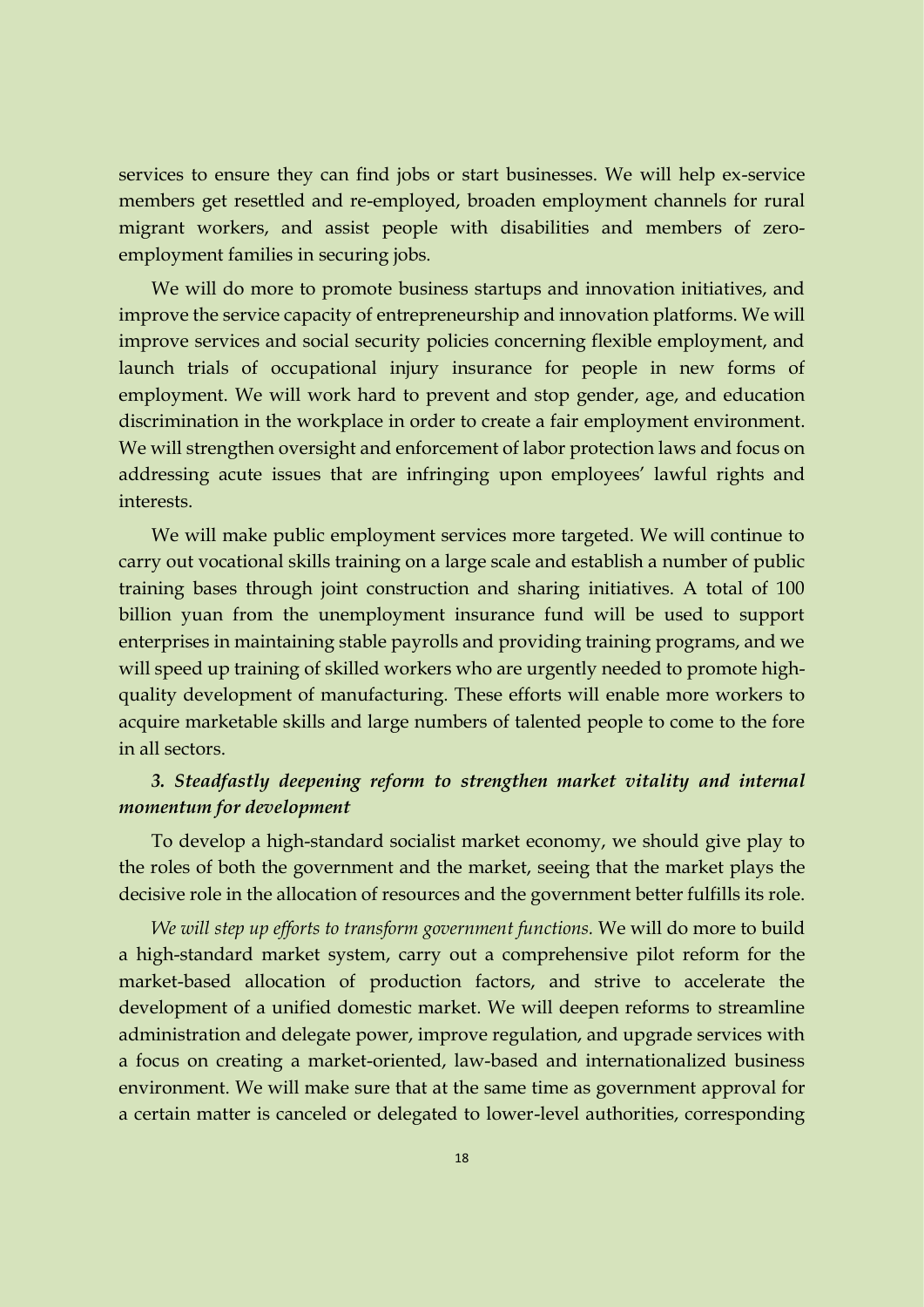regulatory steps are taken and responsibilities are assumed.

We will continue to expand market access. List-based management will be fully implemented for matters requiring government approval. We will work to build a digital government and promote the sharing of government data. We will continue to reduce various certification requirements and provide more government services on a cross-provincial basis. We will basically realize mutual nationwide recognition of electronic licenses and certificates to facilitate enterprises with trans-regional operations, and provide people with greater access to important services outside of their home jurisdiction. We will facilitate integrated access to government services, and introduce simpler procedures for the registration of immovable property and motor vehicle inspections.

We will strengthen the regulatory responsibilities of government and ensure that all competent authorities, relevant departments and local governments fulfill their regulatory responsibilities for matters under their jurisdiction, so as to prevent any absence of regulation. To ensure regulation is effective, we will work faster to establish a comprehensive, tiered and multifaceted system to regulate all stages, from start to finish, in all sectors. We will act quickly to improve regulatory rules for key industries, emerging sectors, and sectors with foreign involvement and introduce new measures to make regulation more targeted and more effective.

We will further the implementation of policies to ensure fair competition and take stronger action against monopolies and unfair competition to ensure a wellordered and fair market environment.

*We will promote the common development of enterprises under all forms of ownership.* We will uphold and further improve the basic socialist economic system, and work unswervingly both to consolidate and develop the public sector and to encourage, support and guide development of the non-public sector.

We must have a good understanding of the defining features of capital and the way it works, so as to support and guide its well-regulated and sound development. We will provide equitable and law-based protection to the property rights and independent management rights of enterprises and to the lawful rights and interests of entrepreneurs. By doing so, we will create a favorable environment for enterprises under all forms of ownership to compete and grow together.

We will complete the three-year action plan for SOE reform, move faster to adjust and improve the layout and structure of the state-owned sector, deepen the reform to introduce mixed ownership in SOEs, and tighten regulation of state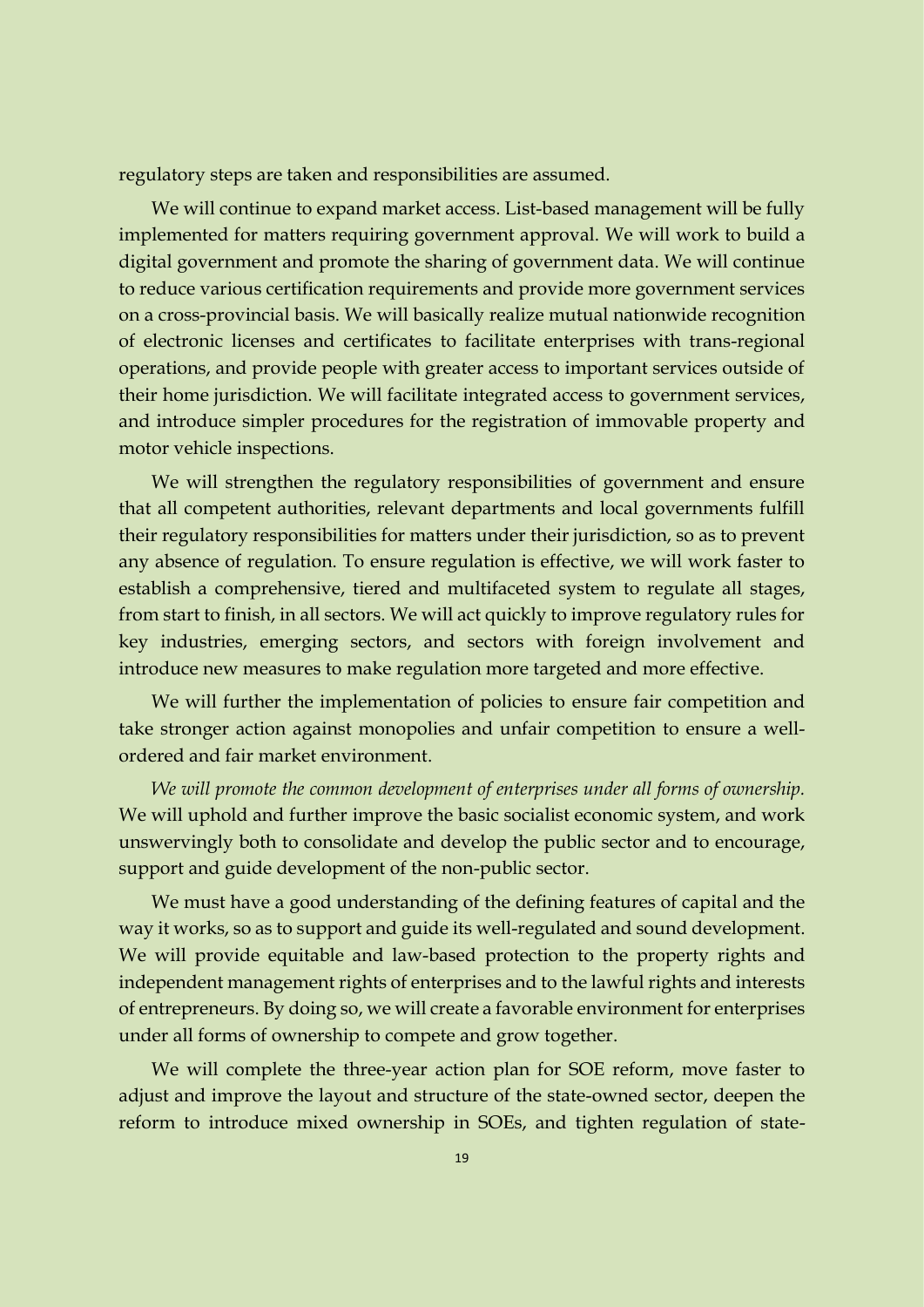owned capital. SOEs will be encouraged to better play their role in supporting and driving development of industrial and supply chains with a focus on their primary responsibilities and core businesses.

We will implement policies and measures to support the development of the private sector, and encourage and guide private enterprises in reform and innovation. We will foster a cordial and clean relationship between government and business. To promote the entrepreneurial spirit, we will solicit the opinions of market entities more when we are designing enterprise-related policies, respect the laws of the market, and help entrepreneurs to devote themselves to creating startups and pursuing innovation and to develop their businesses free from undue concern.

*We will advance reforms of the fiscal, taxation, and financial systems.* We will further reform the performance-based budgetary management and strengthen budgetary constraints and transparency. Reform will be carried out in fiscal systems below the provincial level. We will improve the tax collection and administration system and crack down on tax evasion and fraud in accordance with the law.

We will strengthen and refine financial regulation, further reform the equity structures and corporate governance of small and medium banks, and move faster to deal with nonperforming assets. We will improve the system for supporting debt financing by private enterprises, achieve full implementation of the registrationbased IPO system, and promote steady and sound development of the capital market.

#### *4. Further implementing the innovation-driven development strategy and strengthening the foundation of the real economy*

We need to promote scientific and technological innovation, so as to upgrade our industries, eliminate the bottlenecks in supply, and realize high-quality development through innovation.

*We will raise our capacity for scientific and technological innovation.* We will press ahead with the 10-year action plan on basic research to ensure stable support over the long term, and increase the share of basic research spending in the country's total R&D expenditures. We will implement a three-year action plan for reforming the science and technology management system, reinforce China's strategic science and technology capabilities, further develop national laboratories and key national laboratories, and leverage the strengths of universities, colleges, and research institutes.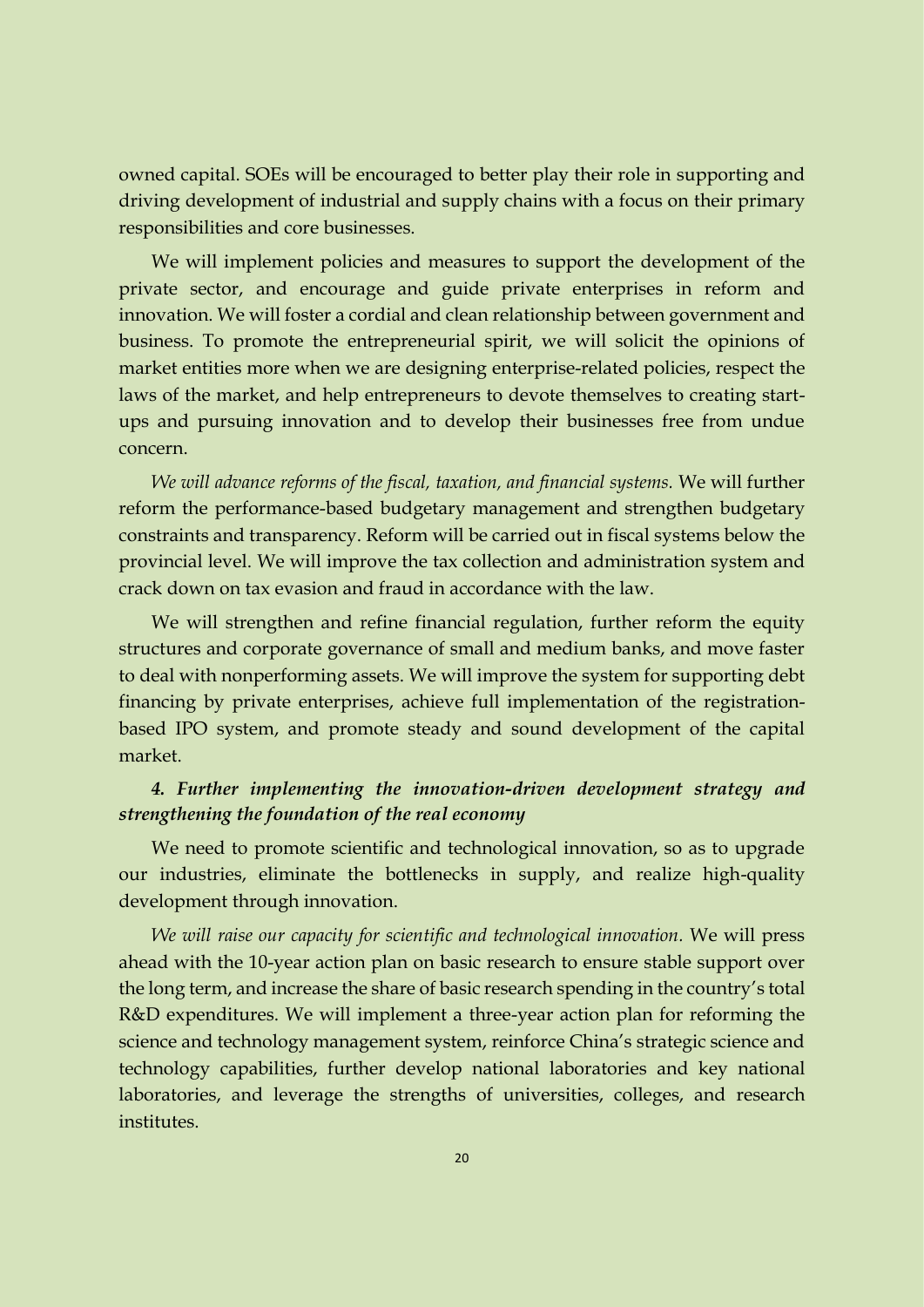We will improve the approval procedures for major science and technology projects and their management, and further reform the assessment and incentive systems for scientific research. We will support local governments in increasing spending on science and technology and encourage innovations with distinctive regional features. Greater efforts will be made to increase people's scientific knowledge.

We will continue to engage in international scientific and technological cooperation, and step up efforts to build talent centers and innovation hubs of global importance. We will improve institutions and mechanisms for talent development, champion the spirit of our nation's scientists, provide more support to young researchers, and encourage outstanding people of all types to devote themselves to research and realize their full potential.

*We will provide stronger incentives to promote innovation among enterprises.* We will reinforce the principal position of enterprises in innovation, continue promoting breakthroughs in core technologies in key fields, promote greater synergy between industry, academia, research, and application, and facilitate the commercialization and application of advances in science and technology. We will strengthen intellectual property rights protection and application.

We will promote the development of venture capital, develop new financial products and services to support scientific and technological development, and upgrade intermediary services for science and technology.

We will enhance the policy on granting additional tax deductions for R&D costs, raising the deduction coverage for small and medium sci-tech enterprises from 75 percent to 100 percent. We will grant tax breaks to enterprises that invest in basic research, and improve our policies on accelerated depreciation of equipment and tools and on preferential corporate income tax for new- and high-tech enterprises. All these measures amount to a large injection of government funding to support enterprises' innovation endeavors. We must fully implement all policy incentives for innovation to encourage enterprises to invest more in R&D and thus generate and build up new drivers of growth.

*We will boost the core competitiveness of manufacturing.* To promote stable performance of industry, we will ensure supply of raw materials and key spare parts, and launch initiatives to have leading enterprises fully play their role in safeguarding the stability and security of industrial and supply chains. We will encourage financial institutions to increase medium- and long-term lending to the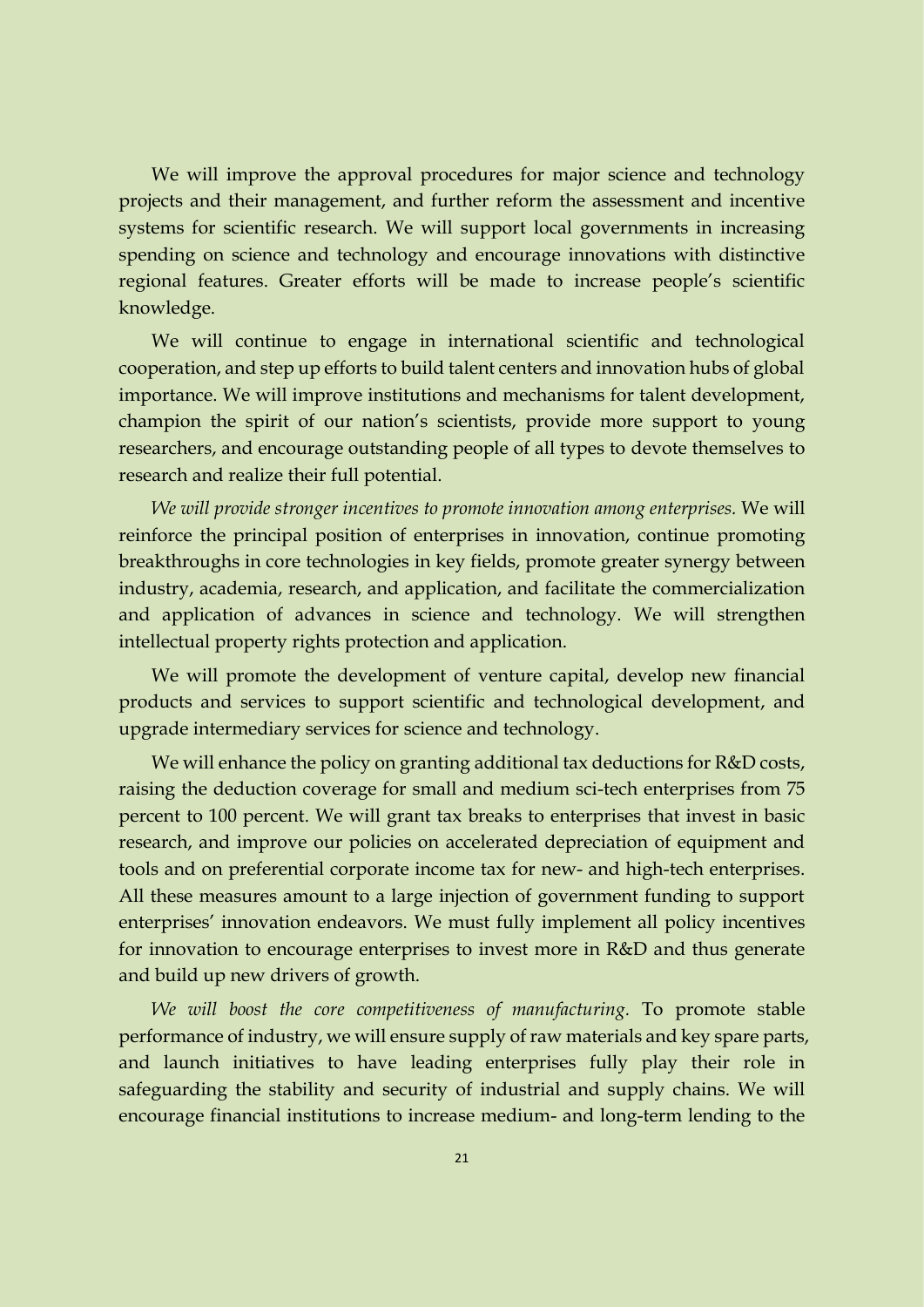manufacturing sector.

We will launch a group of industrial foundation reengineering projects, help upgrade traditional industries, promote smart manufacturing, accelerate the development of advanced manufacturing clusters, and launch a national program to foster clusters of strategic emerging industries. We will work to nurture specialized and sophisticated enterprises that produce new and unique products and provide them with more support in terms of funding, personnel, and development of business incubation platforms. We will continue efforts to build China into a manufacturer of quality and steer Chinese manufacturing toward the medium- and high-end.

*We will encourage development of the digital economy.* We will strengthen overall planning for the Digital China initiative, build more digital information infrastructure, develop an integrated national system of big data centers step by step, and apply 5G technology on a larger scale. We will advance digitalization of industries, and build smart cities and digital villages. We will accelerate development of the Industrial Internet, build up digital industries such as integrated circuits and artificial intelligence, and enhance China's technological innovation and supply capacities for key software and hardware. To better promote economic development and enrich people's lives, we will improve governance of the digital economy, develop data markets, tap the potential of data as a factor of production, and enhance data-use capacities.

# *5. Expanding domestic demand and promoting coordinated regional development and new urbanization*

To promote unimpeded flows in the economy, we will remove all impediments to smooth production, distribution, circulation, and consumption and see that domestic demand plays a bigger role in driving economic growth.

*We will promote the sustained recovery of consumption.* We will boost personal incomes through multiple channels, improve the income distribution system, and increase people's spending power. We will strive for in-depth integration of online and offline consumption, promote recovery in consumption of consumer services, and foster new forms and models of consumer spending. We will continue to support the purchase of new-energy vehicles, and encourage local governments to promote spending on green and smart home appliances in rural areas as well as the replacement of old home appliances.

We will step up the construction of supporting facilities for community elderly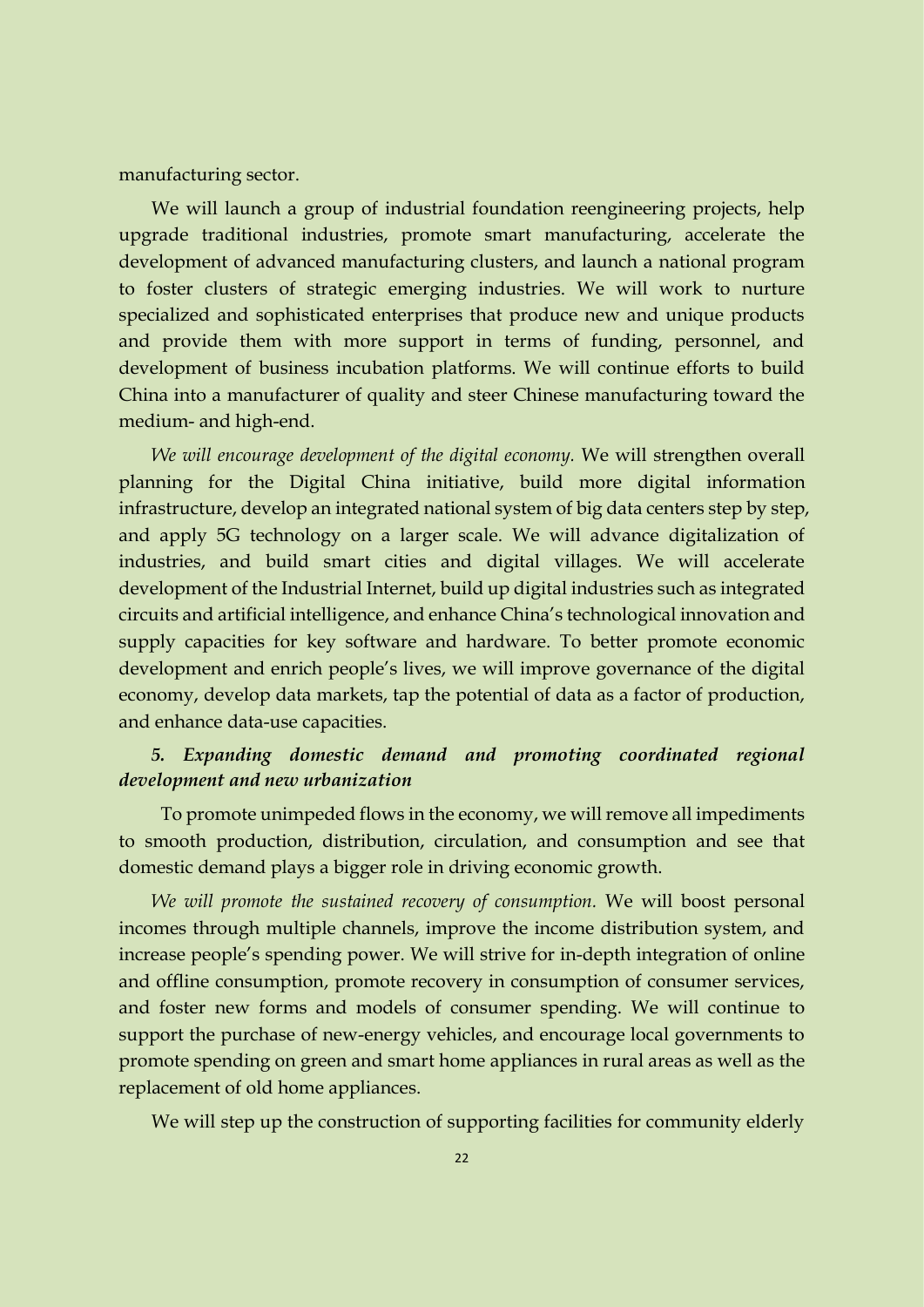and child care, and increase support for such projects in the aspects of planning, land use and building use. Domestic services will be upgraded and expanded. We will strengthen county-level commercial systems and develop e-commerce and express delivery services in rural areas. We will improve the quality of products and services, better protect the rights and interests of consumers, ensure public demand is met, and encourage people to spend.

*We will increase effective investment.* In line with major national strategies and the 14th Five-Year Plan, we will make proactive investments in infrastructure as appropriate. We will construct major water conservancy projects, integrated multidimensional transportation networks and important energy bases and facilities. The upgrading of urban pipelines, including those for gas and water supply as well as sewage, will be accelerated. Flood prevention and drainage facilities will be improved, and the building of underground utility tunnels will continue.

Investment from the central government budget will reach 640 billion yuan this year. The government will make improving the people's wellbeing an investment priority and work harder to shore up weak links in areas that are important to people's lives. We will deepen reform of the investment approval system, ensure the provision of land, energy and other factors of production, and keep energy consumption of major national projects under separate management. We will also improve the investment mix and remove impediments to investment so as to fully leverage its critical role.

*We will promote balanced and coordinated development among regions.* We will fully implement all major regional development strategies and the strategy for coordinated regional development. We will promote coordinated development of the Beijing-Tianjin-Hebei region, development of the Yangtze Economic Belt, development of the Guangdong-Hong Kong-Macao Greater Bay Area, integrated development of the Yangtze River Delta, and ecological conservation and highquality development in the Yellow River basin. We will advance the construction of Xiongan New Area according to high standards and quality requirements and support development of Beijing municipal administrative center.

We will usher in a new phase of large-scale development in the western region, promote breakthroughs in the revitalization of the northeast, spur high-quality development of the central region, and encourage the eastern region to accelerate its pace of modernization. We will support phased trans-regional relocation of industries as well as regional cooperation, and also support old revolutionary base areas, ethnic minority areas, and border areas in accelerating development. We will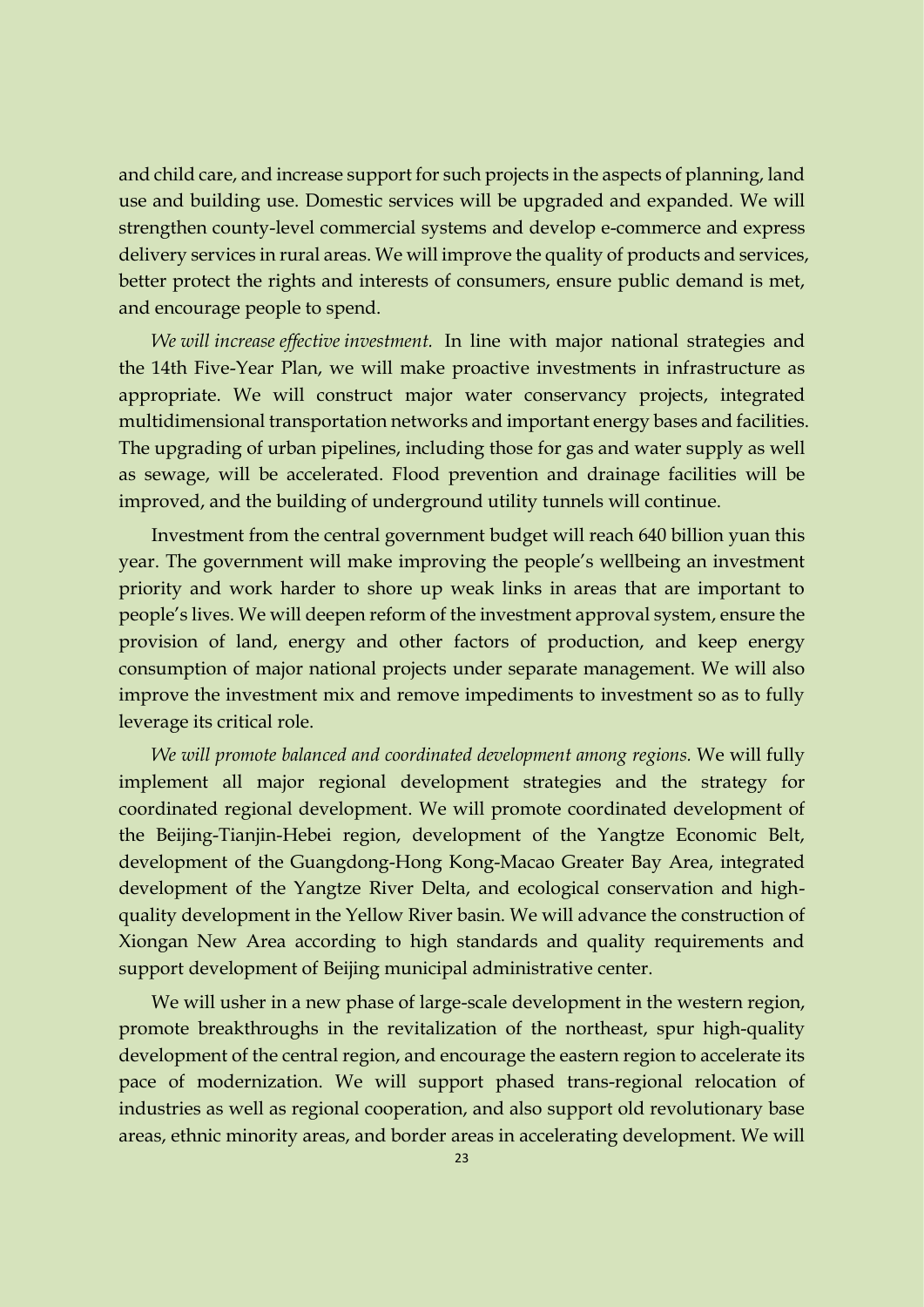develop the maritime economy and build China into a strong maritime country.

Major economically developed provinces should leverage their strength to play a bigger role in driving development of the whole country. Regions experiencing economic difficulty should make full use of state support policies to tap their potential and stimulate economic recovery.

*We will improve new urbanization initiatives.* We will proceed with urban renewal in a well-conceived way. We will step up construction of public utilities and bolster capacities to prevent and mitigate natural disasters; identify and address safety hazards in old buildings and facilities; renovate another group of old residential communities in urban areas and support the installation of elevators in old residential buildings; and promote the development of barrier-free environments and renovation of public facilities for the convenience of senior citizens.

We will improve the systems for providing basic public services to people in places of their permanent residence and strengthen infrastructure in county seats. Steady steps will be taken to develop city clusters and metropolitan areas and to promote coordinated development of cities of different sizes and small towns. We will promote the development of the Chengdu-Chongqing economic zone. Strict standards will be applied in the re-designation of counties as cities or city districts.

In the course of planning and construction in urban and rural areas, we will protect and keep alive our historical and cultural heritage and promote efficient and intensive use of land. We will advance a new, people-centered type of urbanization to ensure that life becomes more and more fulfilling for our people.

## *6. Boosting agricultural production and promoting all-around rural revitalization*

We will refine and strengthen policies in support of agriculture, continue promoting development in areas lifted out of poverty, ensure good harvests, and promote growth in rural incomes.

*We will step up efforts to ensure stable production and sufficient supply of grain and other important agricultural products.* We will keep total grain acreage at a stable level, refine the mix of grain crops, strengthen management over the late seeding of wheat on summer-grain farmland, and increase the production of soybeans and other oilseed crops. We will raise the minimum purchase prices of rice and wheat as appropriate. To ensure reasonable returns for grain growers and incentivize major grain-producing areas, we will ensure the provision of agricultural supplies such as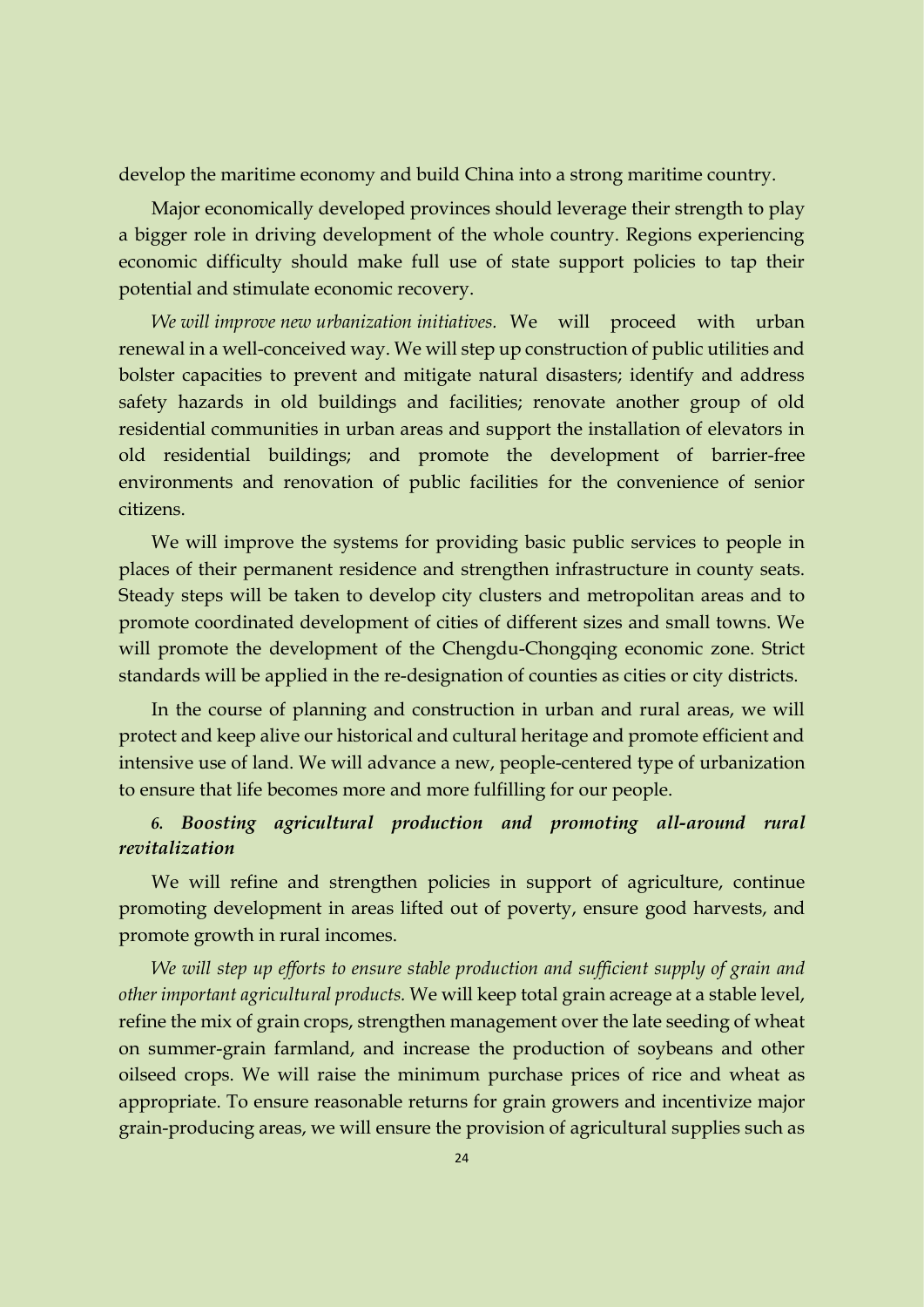chemical fertilizers at stable prices, continue to provide agricultural supply subsidies to grain growers, and step up support for major grain-producing areas.

To ensure the area of farmland remains above the redline of 120 million hectares, we will designate a sufficient amount of good land as permanent basic cropland, and firmly stop any attempts to use cropland for any purpose other than agriculture and specifically grain production. We will step up efforts to upgrade low- and medium-yield cropland, increase the area of high-standard cropland by 6.67 million hectares, and construct or upgrade a number of medium and large irrigated areas. We will intensify conservation of chernozem soil, make comprehensive use of salinealkali lands, and carry out the third national survey of soils. Support will be given to water-efficient agriculture and dry farming in the Yellow River basin.

We will revitalize the seed industry at a faster pace, redouble efforts to develop and apply scientific and technological breakthroughs in agriculture, and upgrade agricultural machinery and equipment. We will enhance our capacity to prevent and control meteorological disasters affecting agriculture as well as animal and plant diseases. We will see that hog production is better regulated and ensure the production and supply of livestock, poultry and aquatic products and vegetables. Development of modern protected agriculture will be accelerated. We will provide support to boost cotton and sugarcane farming.

All local governments shoulder responsibility for safeguarding China's food security. Those localities that rely on grain from other areas must do better in keeping their grain output stable. Everyone must work together to ensure that the country's "rice bag" and "vegetable basket" are well-filled, and that we have a secure food supply for more than 1.4 billion Chinese people.

*We will fully consolidate and build on our achievements in poverty elimination.* We will implement better monitoring and assistance mechanisms to prevent people from slipping back into poverty and see that people do not return to impoverishment in large numbers. We will support areas that have been lifted out of poverty in developing distinctive local businesses, and bolster labor collaboration and vocational skills training to help people who are no longer in poverty steadily increase their incomes.

We will enhance the self-development capacity of areas that are no longer in poverty. Stronger support measures will be adopted for key counties receiving assistance for rural revitalization; follow-up support will be given to people who have been relocated from inhospitable areas; collaboration between eastern and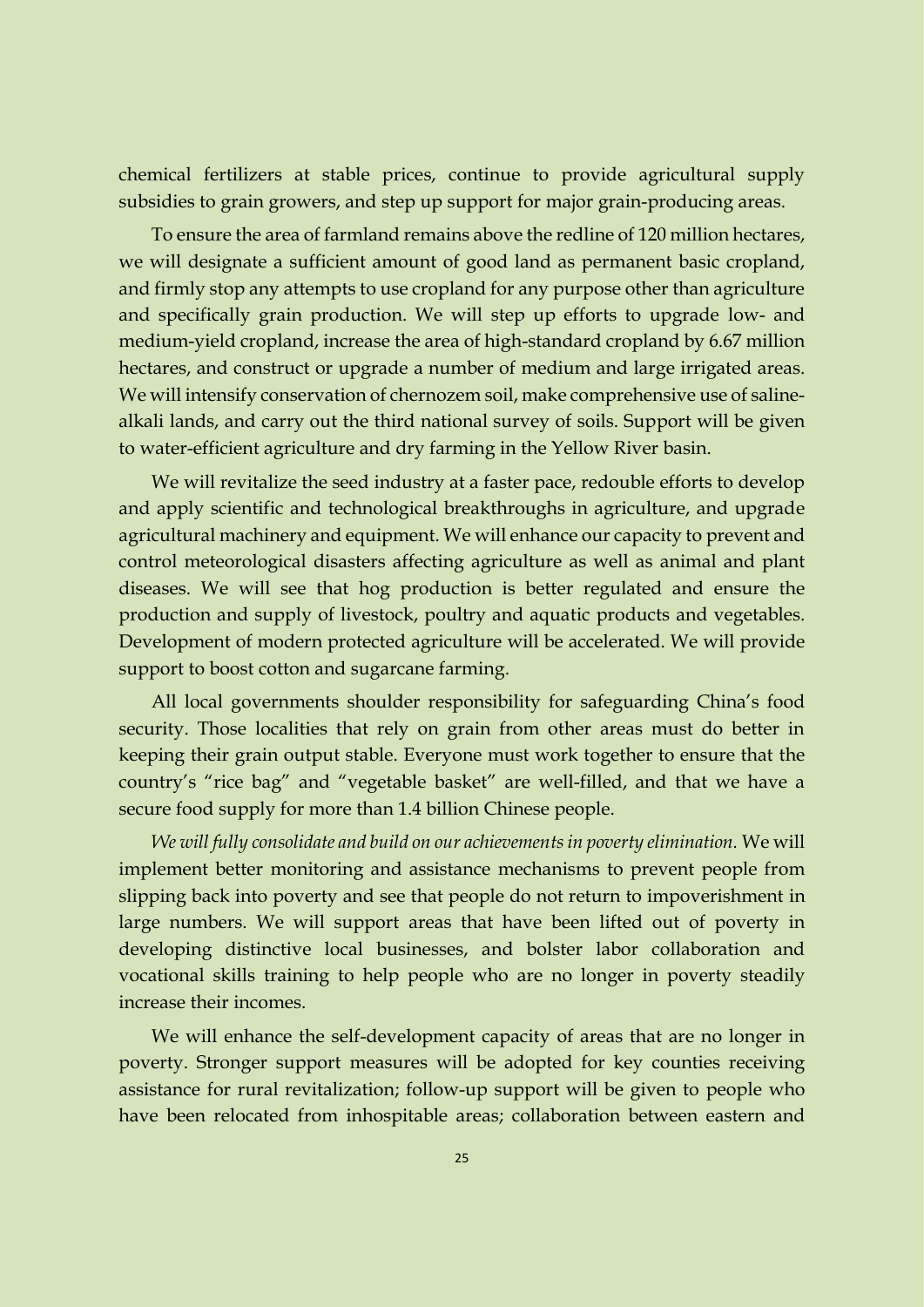western regions and targeted and nongovernmental assistance efforts will be intensified; and the "10,000 private enterprises revitalizing 10,000 villages" initiative will be launched.

*We will steadily and prudently advance rural reform and development.* We will run trials on extending the rural land contracts of whole counties by another 30 years on the expiration of second-round contracts. We will deepen the reform of supply and marketing cooperatives, collective property rights, collective forest tenure, state forestry areas and farms, and state farms. We will actively develop new collective economies in rural areas. We will improve financial services in rural areas to accelerate the development of the rural business sector. We will also expand county economies.

We will apply strict standards to the revocation and amalgamation of villages, protect both traditional villages and the features of our countryside, and enhance the guiding role of rural development plans. We will launch rural initiatives to improve infrastructure, such as water, electricity and gas supplies, roads, and mail and communications services, and upgrade rural toilets and sewage and refuse treatment facilities based on local conditions. We will further cultivate civic virtue in villages and towns. We will work harder to clear wage arrears owed to rural migrant workers, support rural migrant workers in finding jobs and starting businesses, and do everything possible to create more ways for rural people to increase their incomes from nonagricultural work.

## *7. Pursuing higher-standard opening up and promoting stable growth of foreign trade and investment*

We will make full use of international and domestic markets and resources, continue to expand international economic cooperation and trade, and push for indepth reform and high-quality development by promoting high-standard opening up.

*We will adopt a package of steps to stabilize foreign trade.* We will expand the coverage of export credit insurance for micro, small and medium foreign trade firms, strengthen export credit support, refine foreign exchange services, expedite the process for export rebates, and help foreign trade enterprises receive orders and maintain production. We will move faster to develop new forms and models of foreign trade, give full play to the role of cross-border e-commerce, and support the establishment of a number of overseas warehouses.

We will actively increase imports of quality products and services. We will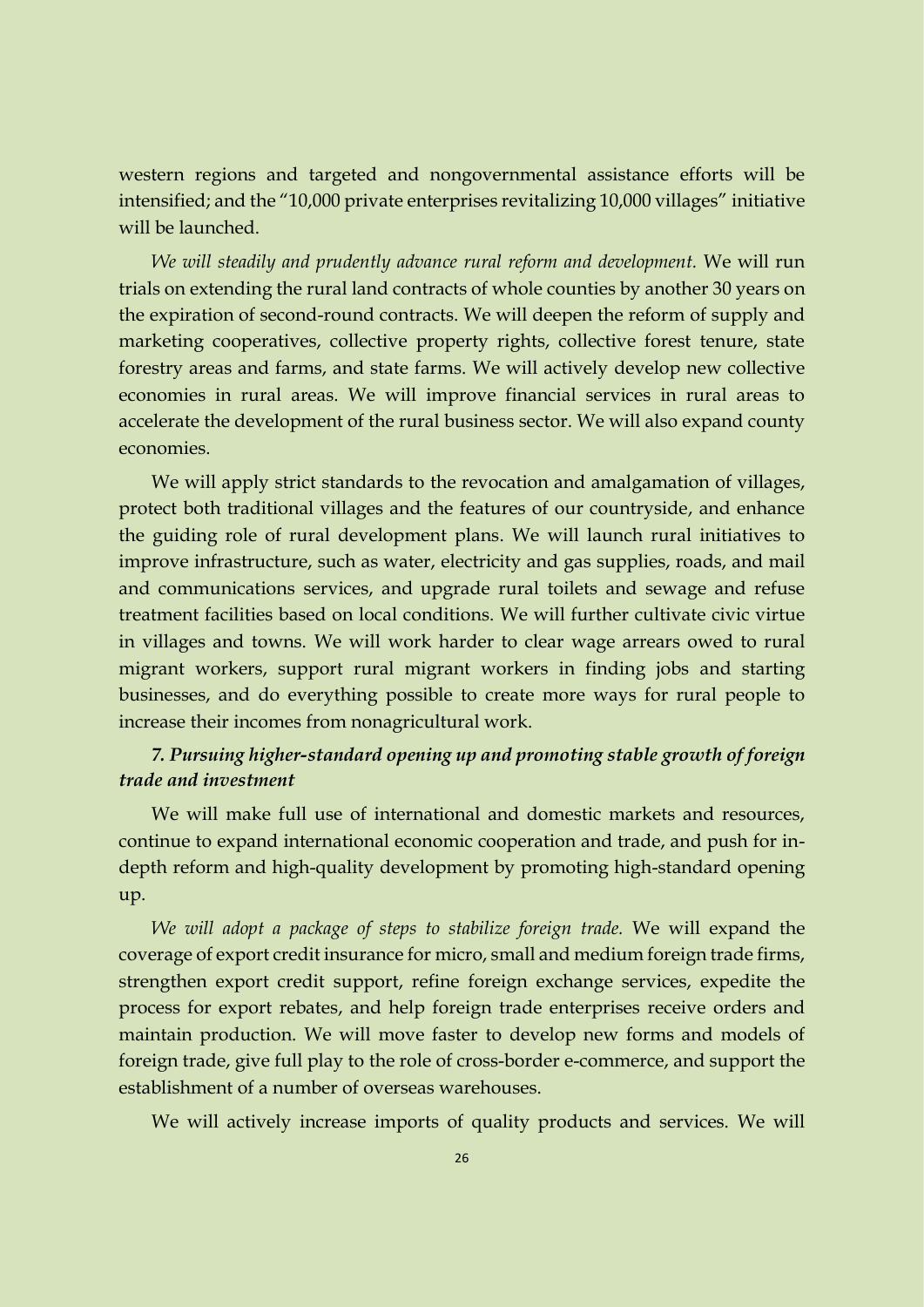explore new ways to develop trade in services and digital trade, and implement a negative list for cross-border trade in services. The reform to simplify customs clearance will be deepened, and the building of an international logistic services system will be accelerated to help lower costs and raise efficiency in foreign trade.

*We will make greater use of foreign investment.* We will see that the negative list for foreign investment is fully observed and ensure national treatment for all foreigninvested enterprises. We will encourage foreign-invested enterprises to move into a broader range of sectors, and support more foreign investment in medium- and high-end manufacturing, R&D, and modern services, as well as in the central, western and northeastern regions. We will improve services for promoting foreign investment and accelerate the launching of major foreign-funded projects.

We will take solid steps to develop pilot free trade zones and the Hainan Free Trade Port, promote reform and innovation in economic development zones, boost the development of integrated bonded areas, and launch more trials on the extensive opening of the service sector. The vast, open Chinese market is sure to provide even greater business opportunities for foreign enterprises in China.

*We will promote high-quality cooperation under the Belt and Road Initiative.* We remain committed to the principle of achieving shared growth through consultation and collaboration. We will, on the basis of consolidating cooperation on enhancing connectivity, move steadily to open up new areas of cooperation. New land-sea transit routes for the western region will be further developed. We will carry out outbound investment and international cooperation in a well-regulated way, and effectively guard against overseas risks.

*We will deepen multilateral and bilateral economic and trade cooperation.* The Regional Comprehensive Economic Partnership (RCEP) has created the largest free trade zone in the world. We will encourage enterprises to make good use of preferential tariff treatment, cumulation of origin, and other rules under the RCEP framework to expand cooperation on trade and investment. We will work to negotiate and conclude high-standard free trade agreements with more countries and regions. We will remain firm in upholding the multilateral trade regime and will participate actively in the reform of the World Trade Organization. China is ready to work with all countries to enhance mutually beneficial cooperation and achieve win-win outcomes for all.

*8. Continuing to Improve the Environment and Promoting Green and Low-Carbon Development*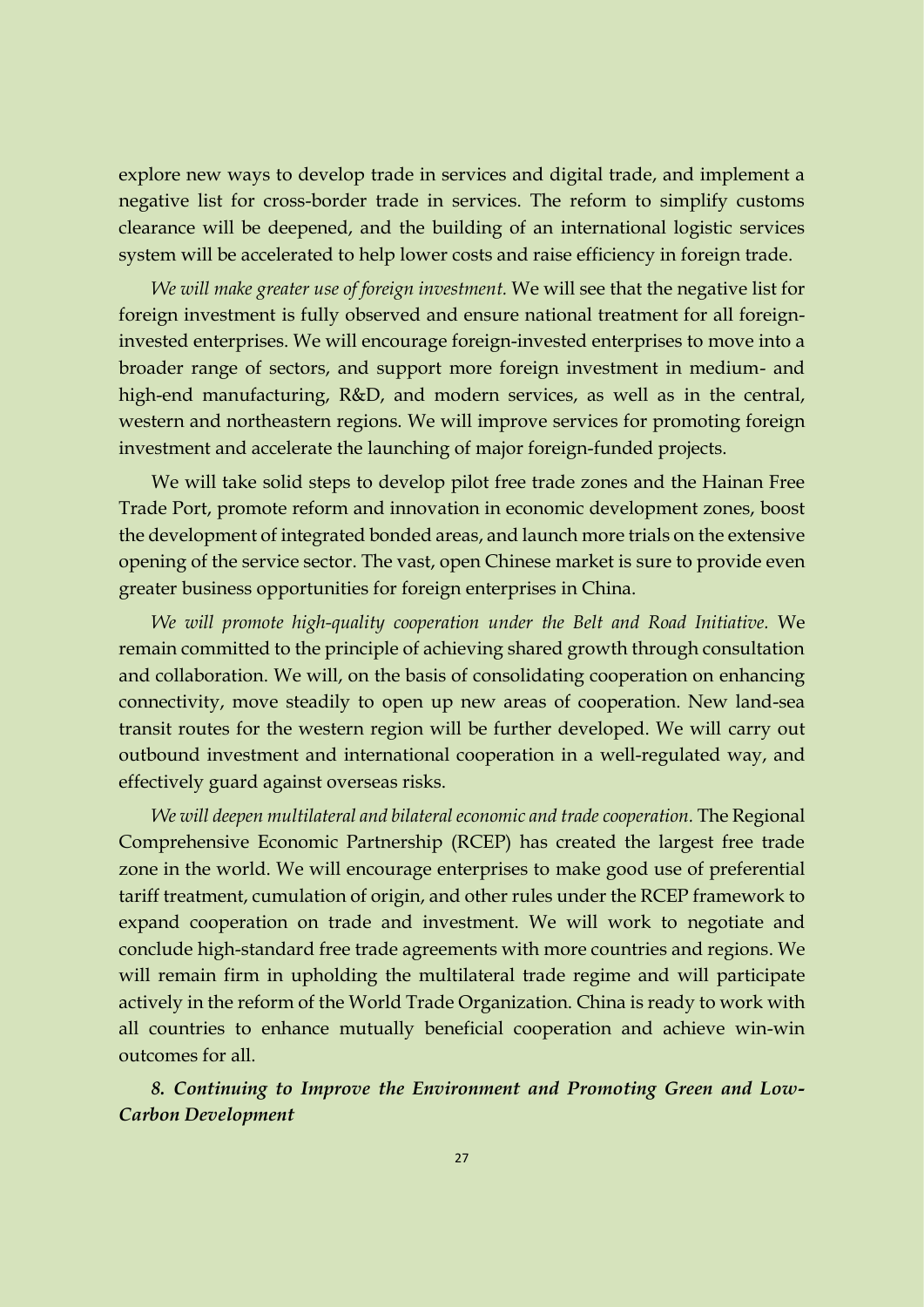We will work harder to address pollution and protect and restore ecosystems. We will promote development while also reducing emissions, and ensure greater harmony between humanity and nature.

*We will improve the environment with a holistic approach.* We will work to make solid gains in the battle against pollution. We will take coordinated steps to further control multiple atmospheric pollutants and treat them through coordination among regions. We will take stronger action to treat pollution in major rivers, lakes, and bays, and sustain our progress on preventing and controlling soil pollution. We will step up the treatment of solid waste and new pollutants and implement measures to sort refuse, reduce waste and boost recycling. We will improve policies to support environmental protection industries in conserving water and energy and recycling waste and used materials.

We will adopt a more region-specific approach to environmental management, launch greening programs in a well-conceived manner, and conduct in a coordinated way the conservation of mountain, river, forest, farmland, lake, grassland, and desert ecosystems. We will protect biodiversity and advance the development of the national park-based nature reserve system. With these efforts, we will make our common home greener and more beautiful.

*We will take well-ordered steps to achieve peak carbon emissions and carbon neutrality.* The action plan for peaking carbon emissions will be put into effect. To advance China's energy revolution and ensure energy supply, we will, based on our resource endowment, push forward the transformation toward low-carbon development, in accordance with overall planning and the principle of establishing the new before abolishing the old. We will work harder to make coal usage cleaner and more efficient, while reducing the use of coal and replacing it with alternative energy sources in a well-ordered way. We will work to upgrade coal-fired power plants to conserve resources, reduce carbon emissions, make operations more flexible, and upgrade heating facilities.

We will advance the planning and construction of large-scale wind and photovoltaic power bases with supporting power sources that are adjustable, develop pumped-storage hydroelectric plants, and boost the capacity of power grids to absorb electricity generated from renewable energy sources. We will support the development of biomass energy. We will promote R&D and application of green and low-carbon technology, and develop green manufacturing and services. We will encourage the steel, non-ferrous metals, petrochemicals, chemicals and building materials industries to enhance energy conservation and reduce carbon emissions,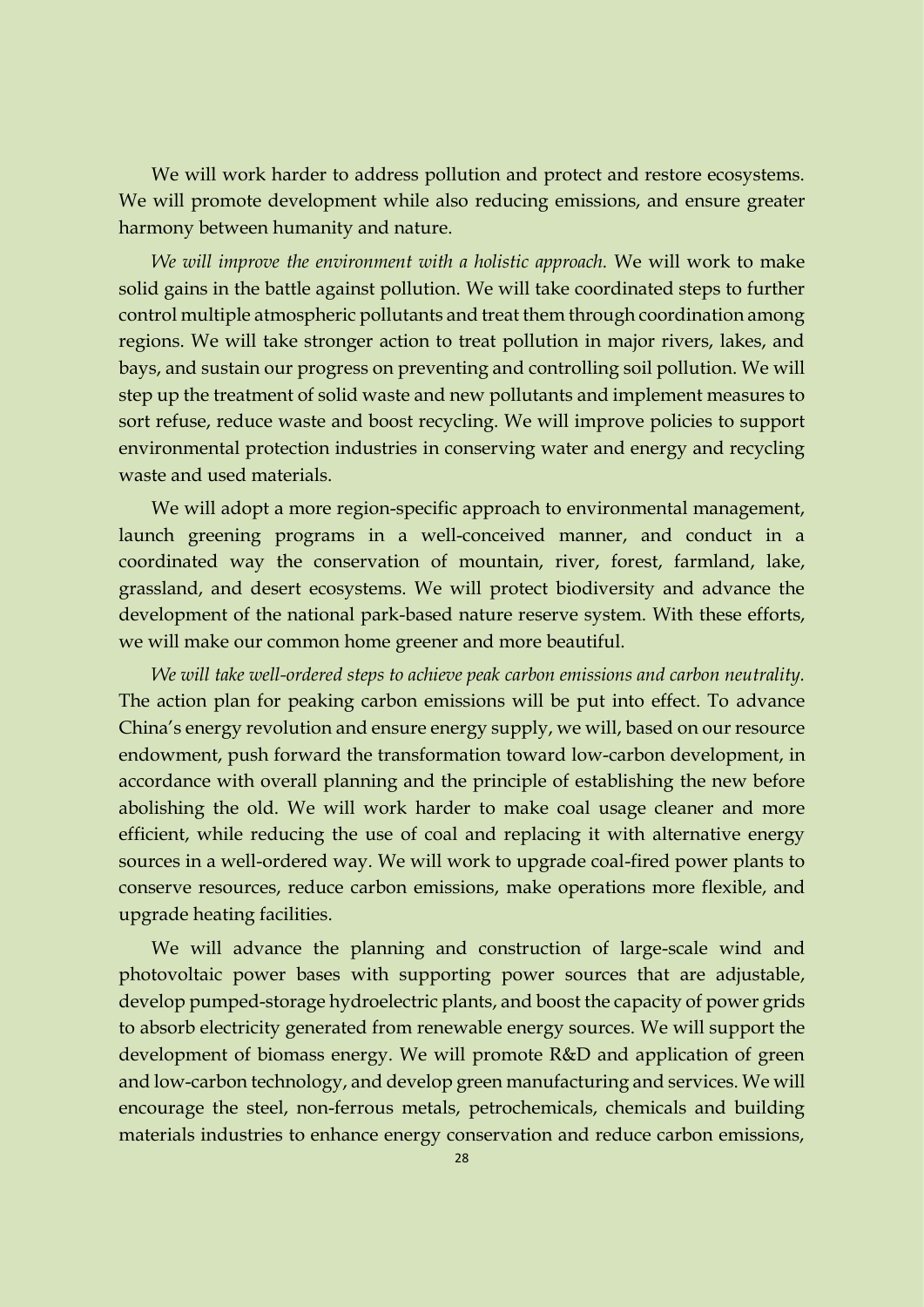and improve energy efficiency in transportation and buildings.

We are resolved to stop the blind development of energy-intensive projects with high emissions and backward production capacity. We will enhance the carbon absorption capacity of our ecosystems. We will transition from assessing the total amount and intensity of energy consumption to assessing the total amount and intensity of carbon emissions, improve policy incentives for reducing pollution and carbon emissions and policy constraints on such emissions, develop green finance, and promote faster development of green and low-carbon ways of working and living.

### *9. Ensuring and improving the people's wellbeing and promoting better and new ways of conducting social governance*

We will do everything within our capacity to keep enhancing public services and resolve issues that are of common concern to the people.

*We will improve the fairness and quality of education.* We will ensure that education performs its fundamental mission of fostering virtue. We will promote high-quality, well-balanced development and urban-rural integration of compulsory education. We will allocate educational resources according to the size of residential population, see that school-age children can enroll in nearby schools, and ensure that all children of rural migrant workers in cities have access to education. We will ensure that compulsory education teachers receive their pay packages in full and strengthen targeted training programs, on-the-job training, and salary guarantees for rural teachers. We will continue our efforts to reduce the burden on students in compulsory education.

We will increase resources for public-interest preschool education via multiple channels and promote the development of regular county high schools. We will provide quality special needs education, continuing education, and specialized education and support and regulate the development of private schools. We will promote general and proficient use of standard spoken and written Chinese. To develop modern vocational education, we will upgrade vocational schools, refine the mechanism for integrating vocational education with industry, and enhance the adaptability of vocational education.

We will develop higher education to its full potential and optimize its layout. We will promote the development of world-class universities and academic disciplines on a categorized basis, move faster to train professionals we are badly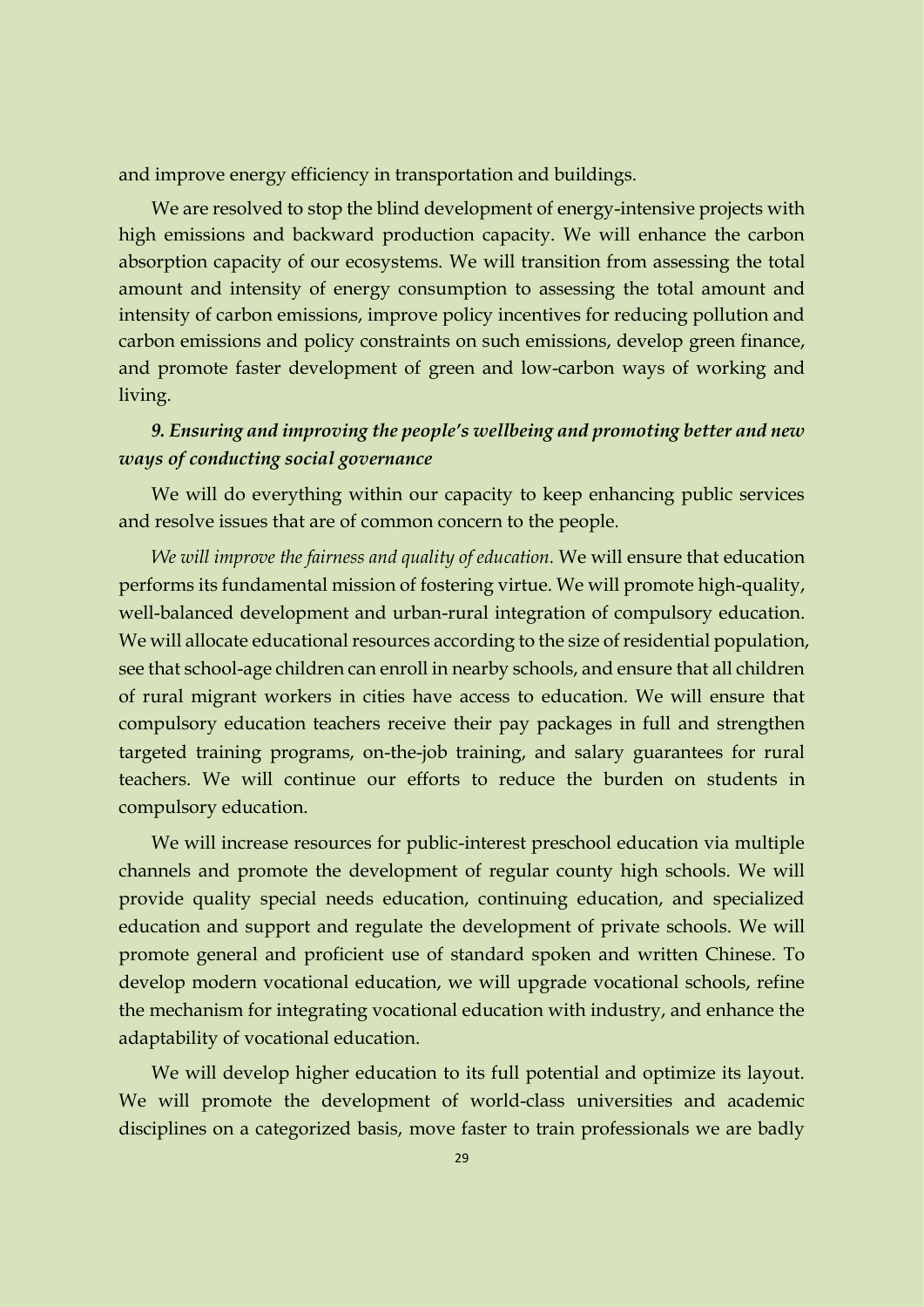lacking in the fields of science, engineering, agriculture and medicine, and support the development of higher education in central and western regions. Universities and colleges will continue to enroll greater numbers of students from central and western regions and rural areas.

Steps will be taken to strengthen professional ethics among teachers. A mechanism will be established whereby our schools, families and whole society work together to advance education. We will promote online education, improve the lifelong learning system, and encourage public respect for teachers and public support for education.

There are 290 million students in schools and universities in China. We must ensure that education, which is important to millions of families and the future of our nation, is well-run.

*We will improve medical and health services.* Government subsidies for basic medical insurance for rural and non-working urban residents will be increased by an average of 30 yuan per person, and subsidies for basic public health services will be increased by an average of 5 yuan per person. The unified management of basic medical insurance funds will be advanced at the provincial level. We will carry out bulk government purchases for more medicines and high-value medical consumables and ensure both the production and supply of these items.

We will intensify supervision over the quality and safety of drugs and vaccines. Reform of medical insurance payments under the medical insurance scheme will be deepened, and medical insurance funds will be placed under strict oversight. We will improve the policy on directly settling medical expenses incurred outside of a patient's home province, and ensure that the list of medicines covered by medical insurance is largely consistent nationwide.

Taking prevention as a priority, we will strengthen health education and management and advance the Healthy China initiative. We will steadily enhance services for the prevention and treatment of chronic illnesses such as cardiovascular and cerebrovascular diseases and cancer as well as infectious diseases such as tuberculosis and hepatitis. We will also strengthen research of rare diseases and better ensure the supply of medicines for these. We will improve the disease prevention and control network, increase collaboration between disease control agencies and hospitals, make greater efforts to train public health personnel, and improve our capabilities for monitoring major epidemics and conducting early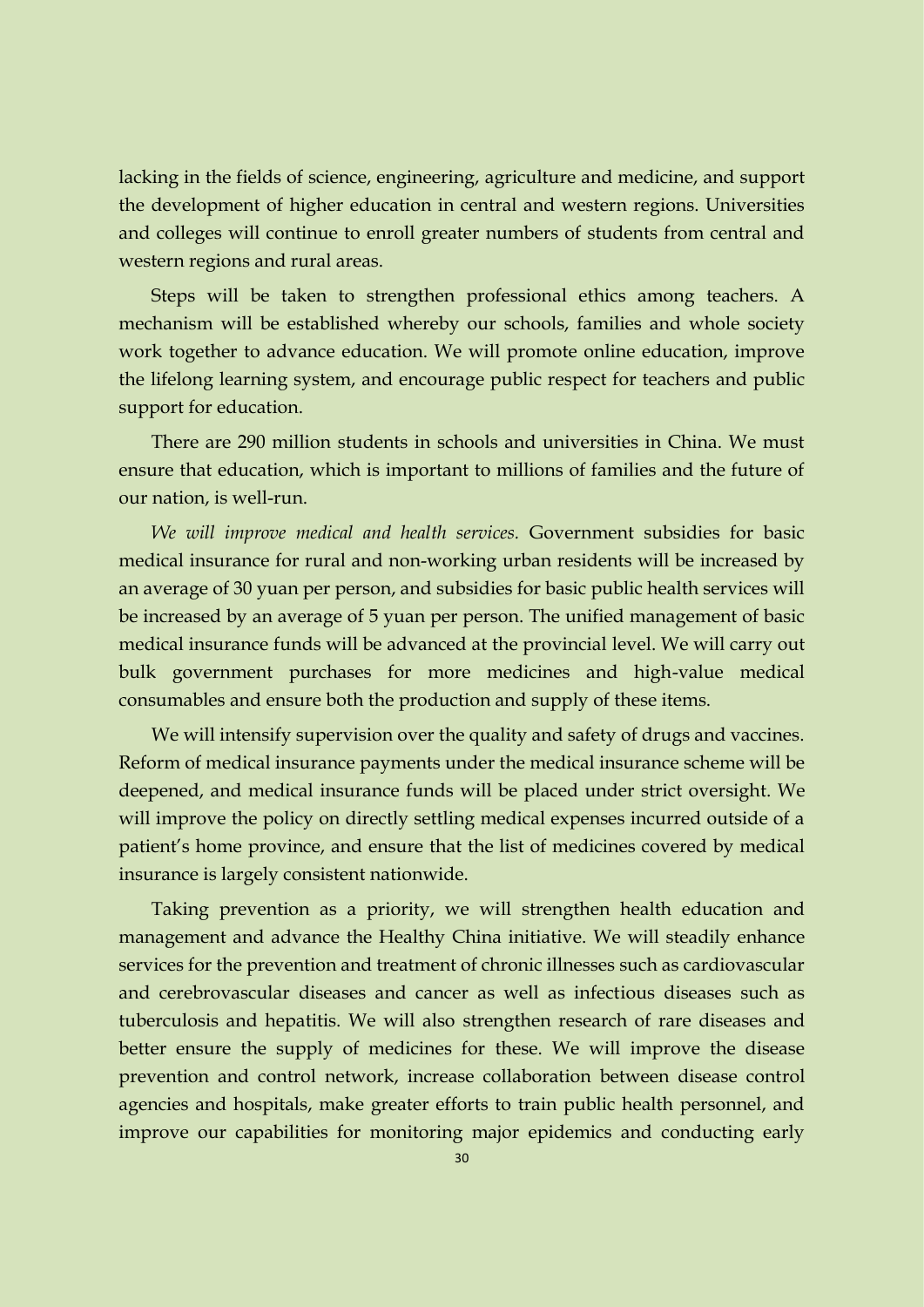warning, epidemiological investigation and tracing, and emergency response.

We will promote the comprehensive reform and high-quality development of public hospitals, see that the charges collected by medical institutions and the services they offer are well-regulated, continue to assist medical institutions hit by Covid-19, and shore up weak links in services such as maternal and child healthcare, pediatrics, mental health and medical care for the elderly. We will promote development of both traditional Chinese medicine and Western medicine, and give greater support to initiatives for vitalizing and developing traditional Chinese medicine and advance its all-around reform. We will implement and refine policies for ensuring salary payments and providing incentives for rural doctors.

We will continue to promote tiered diagnosis and treatment and sound medical treatment procedures, accelerate the development of regional medical centers at the national and provincial levels, channel more high-quality medical resources to the prefecture and county levels, enhance community-level disease prevention and treatment capacities, and ensure that people can access higher-quality medical and health services close to home.

*We will improve social security and social services.* We will work steadily toward national unified management of basic old-age insurance funds for enterprise employees, appropriately raise the basic pensions for retirees and basic old-age benefits for rural and non-working urban residents, and ensure that these payments are made on time and in full. We will continue to regulate development of thirdpillar pension plans. We will move faster to promote unified management of workers' compensation funds and unemployment insurance funds at the provincial level. We will see that service members and their families, ex-service members, and other entitled groups receive the benefits and subsidies they are entitled to.

We will proactively respond to population aging and worker faster to build a system of domestic, community and institutional elderly care services to meet different medical and health care needs. We will improve elderly care in urban and rural areas, support private entities in providing elderly care services such as day care, assistance with meals and cleaning, and rehabilitation care, steadily advance trials for long-term care insurance schemes, and encourage mutual-assistance elderly care in rural areas. We will explore new ways of developing senior citizen education, and promote high-quality development of both elderly care programs and the elderly care sector.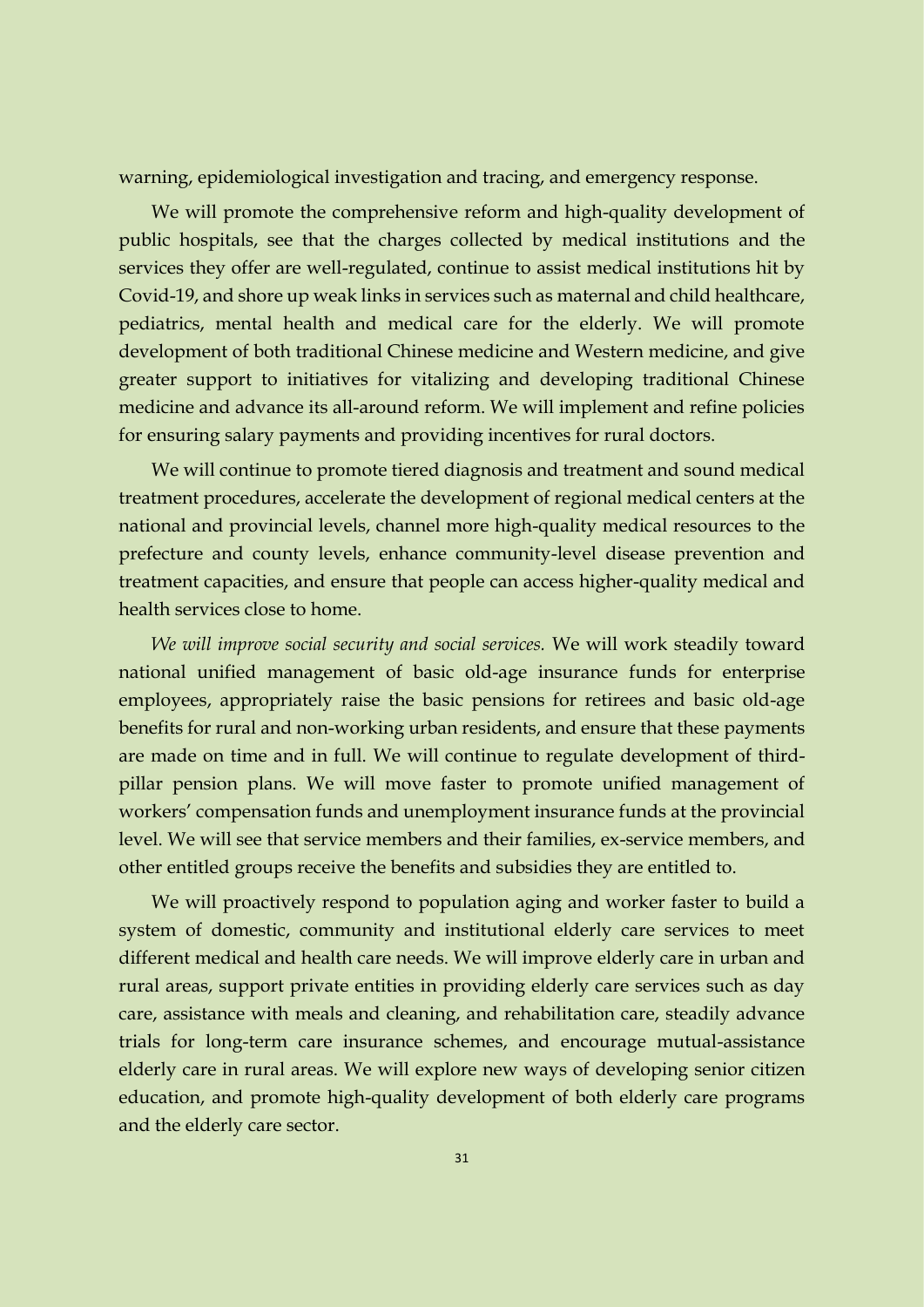We will improve the supporting measures for the three-child policy, make care expenses for children under three part of the special additional deductions for individual income tax, and develop public-interest childcare services through multiple channels, to reduce the costs of giving birth and raising and educating children. We will step up protection of minors and improve mental health education. We will strengthen disability prevention, and provide better rehabilitation services for people with disabilities. We will do more to meet the people's basic needs, strengthen assistance to people in difficulty, and ensure that our social safety net provides support and assistance to everyone who needs it.

*We will continue to meet people's housing needs.* Guided by the principle that houses are for living in, not for speculation, we will explore new models for housing development and encourage both housing rentals and purchases. We will move faster to develop the long-term rental market, promote the construction of government-subsidized housing, and support the commodity housing market in better meeting the reasonable needs of homebuyers. We will keep land costs, housing prices and market expectations stable, and adopt city-specific measures to facilitate positive circulation and sound development in the real estate sector.

*We will enrich people's intellectual and cultural lives.* We will promote and observe the core socialist values and carry out public initiatives to promote cultural and ethical advancement. We will see that the press and publishing, radio, film and television, literature and art, philosophy, social sciences, and archiving all flourish. A love of reading will continue to be fostered among our people. We will develop new ways to strengthen the development of online content and improve cyberspace governance.

We will develop digital public cultural services, improve the layout of cultural facilities and promote the sharing of cultural resources at the community level, increase the supply of quality cultural products and services, and support the development of cultural industries. We will carry forward fine traditional Chinese culture, protect and use cultural artifacts and ancient manuscripts more effectively, better preserve and pass on our intangible cultural heritage, and build national cultural parks.

We will make the most of the legacy of the Beijing 2022 Winter Olympics and Paralympics, and promote the development of ice and snow sports and the winter economy. We will see that more sports venues and facilities are built close to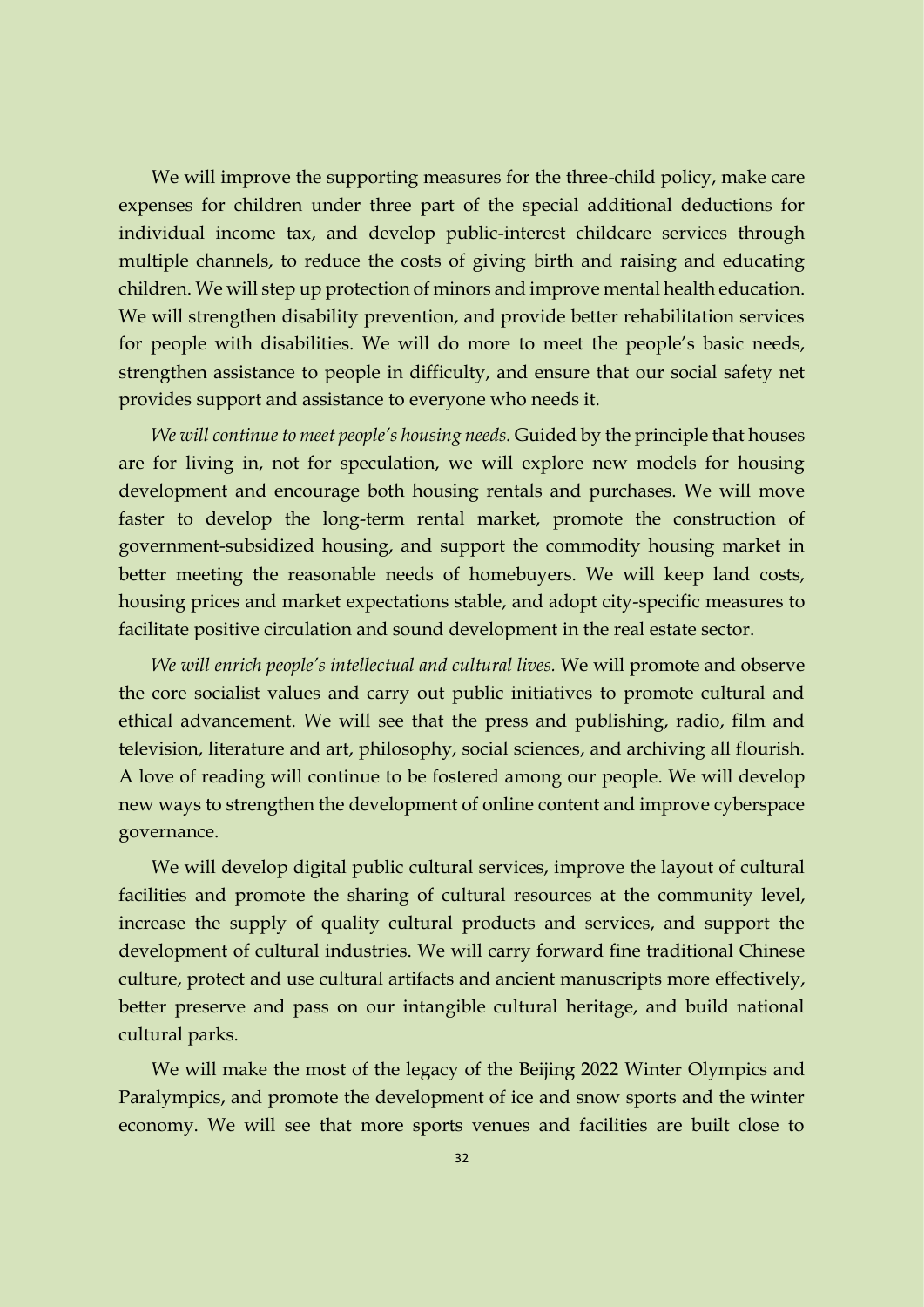people's homes and promote extensive public fitness activities.

*We will advance social governance based on collaboration, participation, and common gains.* We will work to ensure that our people enjoy peace and contentment in work and life and that there is stability and order in society. We will develop new approaches to improving social governance at the primary level, strengthen the service provision functions of communities, develop a system for mobilizing all sectors of society, and enhance primary-level governance capacity. We will further improve the social credit system.

We will develop social work, and support the healthy development of social organizations, humanitarian assistance, volunteer services, public welfare and charitable initiatives, and other related activities. We will crack down hard on the trafficking and buying of women and children and protect their lawful rights and interests. The system for supporting and caring for senior citizens and people with disabilities will also be improved.

We will improve the system for handling public complaints, identify and defuse social problems, and see that the justified demands of the public are promptly addressed in accordance with the law. We will attach great importance to public psychological and counseling services. Better public legal services and legal aid will be provided.

We will enhance disaster prevention, mitigation and relief capabilities, as well as emergency rescue capacity, better protect against floods, droughts, forest and grassland fires, geological disasters and earthquakes, and provide quality meteorological services. We will tighten supervision over quality and safety across the entire food chain. We will implement the responsibility and management systems for workplace safety, carry out a three-year drive to promote workplace safety, and take effective steps to prevent major and serious accidents.

We will advance the building of our national security system and capacity, and strengthen cyber security, data security and protection of personal information. We will take a full range of steps to maintain law and order, continue the ongoing efforts to combat organized crime and root out local criminal gangs, and firmly prevent and crack down on illegal and criminal activities of all types, so as to reach a higher level in building a peaceful China and advancing the rule of law in China.

Fellow Deputies,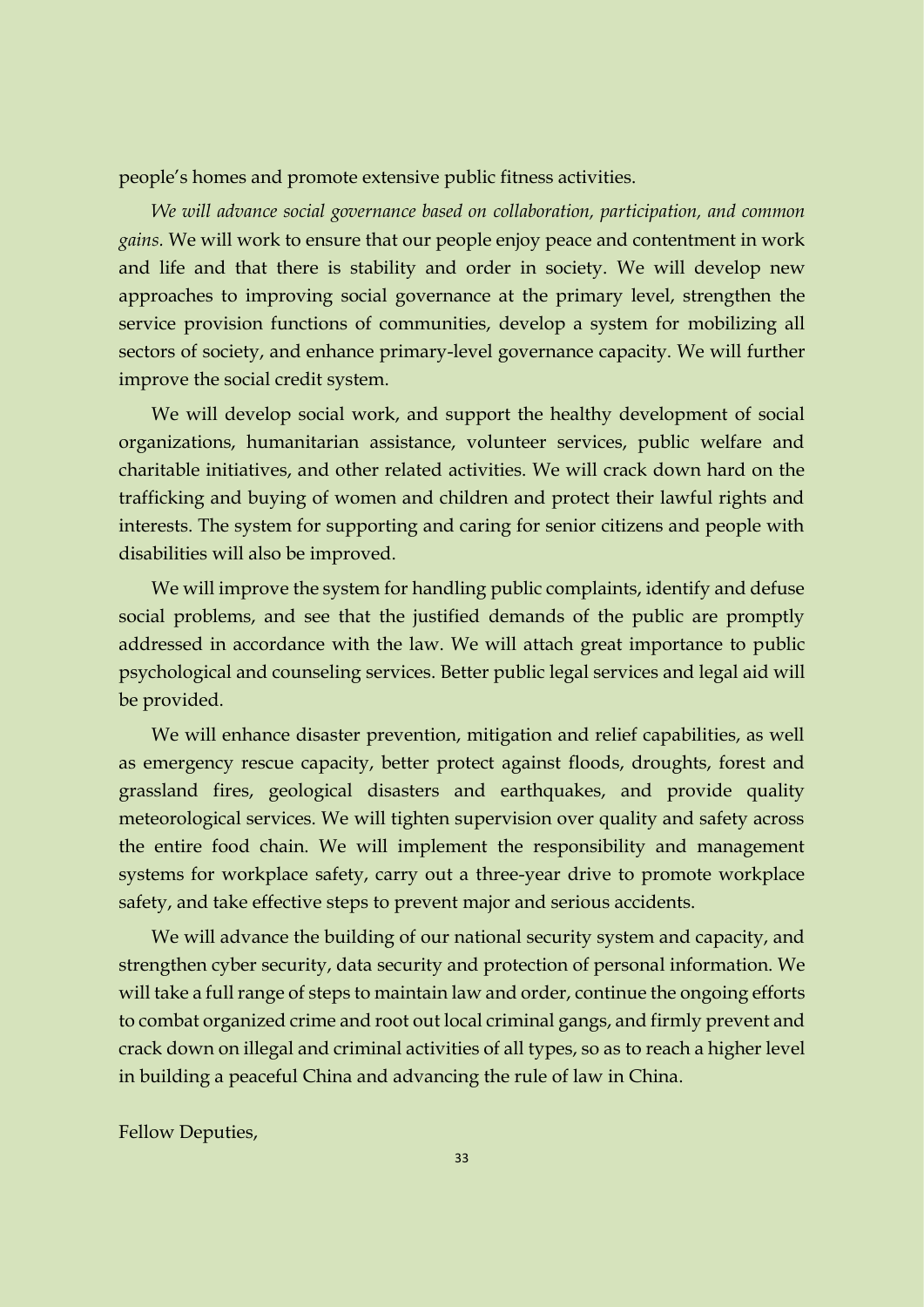Facing new developments and tasks, we in government at all levels must fully act on the guiding principles from the Party's 19th National Congress and the plenary sessions of the 19th Party Central Committee. We should acquire a deep understanding of the decisive significance of the establishment of both Comrade Xi Jinping's core position on the Party Central Committee and in the Party as a whole and the guiding role of Xi Jinping Thought on Socialism with Chinese Characteristics for a New Era, and boost our consciousness of the need to maintain political integrity, think in big-picture terms, follow the leadership core, and keep in alignment with the central Party leadership. We should stay confident in the path, the theory, the system, and the culture of socialism with Chinese characteristics. We should firmly uphold Comrade Xi Jinping's core position on the Party Central Committee and in the Party as a whole and uphold the Central Committee's authority and its centralized, unified leadership. We should closely follow the Party Central Committee with Comrade Xi Jinping at its core in thinking, stance, and action.

We remain committed to law-based government administration, to making the affairs of government more transparent, and to building a government based on the rule of law.

Our government will, in compliance with the law, accept the oversight of people's congresses and their standing committees at the corresponding level. We will consciously accept democratic oversight from the CPPCC. And we will readily commit ourselves to public oversight and oversight through public opinion. Auditbased and statistics-based oversight will also be strengthened. We will support trade unions, Communist Youth League organizations, women's federations, and other people's organizations in better fulfilling their roles.

We will keep working tirelessly to ensure full and strict Party self-governance and do more to improve Party conduct, build integrity and prevent corruption. We will work harder to build a government of integrity. What we have gained from the initiatives to study the history of the CPC will be consolidated. All of us in government must readily accept the oversight of the law, supervisory bodies and the people, always regard the people's interests as our highest concern, and truly serve as public servants of the people.

In the face of difficulties and challenges, it is vital that all of us in governments at all levels perform our duties, work diligently for the people, and make concerted efforts to promote development and ensure the public wellbeing. Development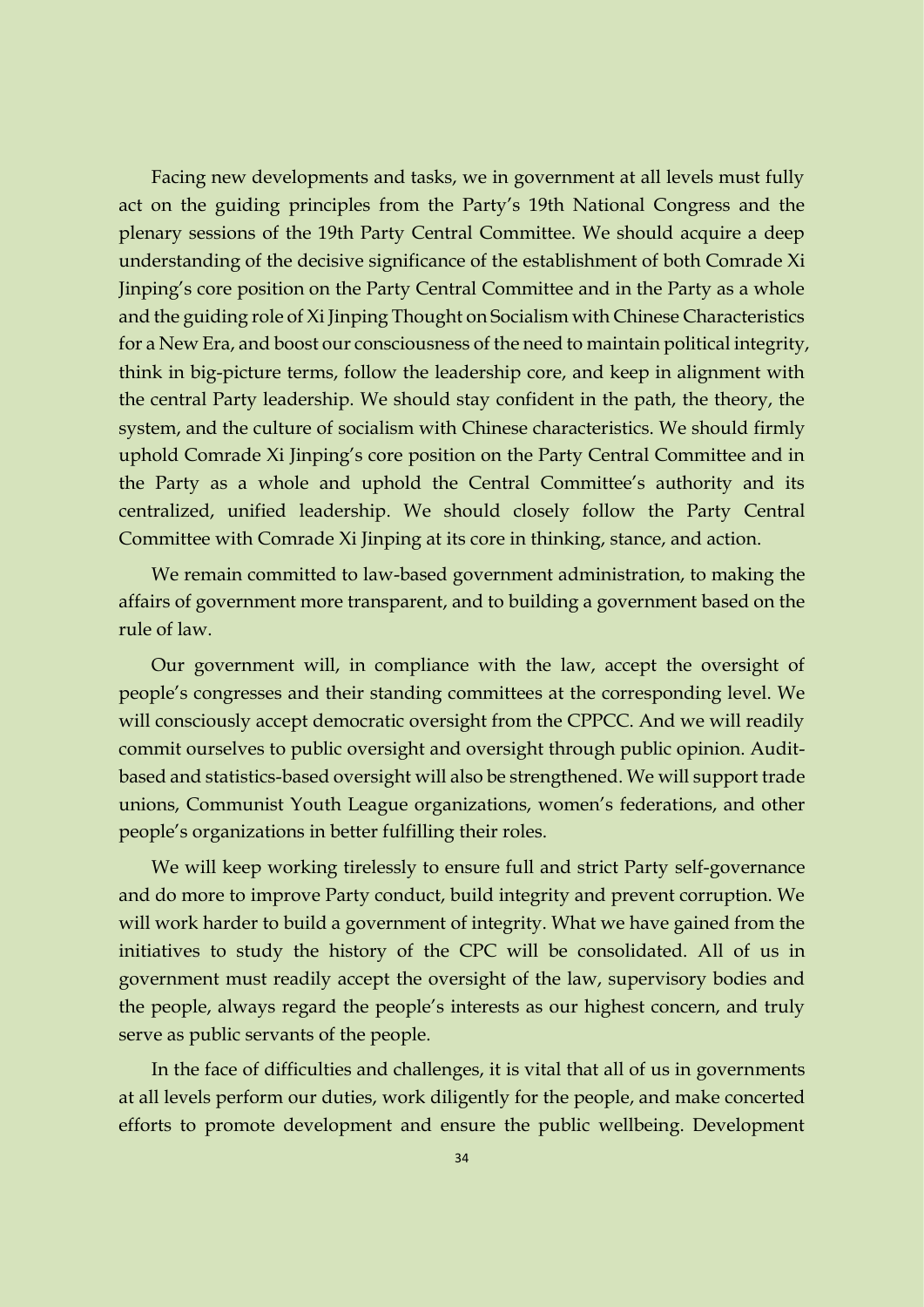remains the top priority for China, and we must fully act on the new development philosophy to pursue high-quality development.

We will continue to steadfastly implement the central Party leadership's eightpoint decision on improving conduct and work ceaselessly to oppose pointless formalities, bureaucratism, hedonism and extravagance, with a particular focus on the first two problems. We will firmly oppose perfunctory attitudes and buck passing in government, and take strong steps to correct any abuse of power and any simplistic or unmannerly way of conducting work.

We must always keep in mind the people's security and wellbeing. We will work to understand the realities, take specific steps, and deliver solid outcomes to promptly respond to the people's concerns. And we will take strong measures against any dereliction of duty owing to disregard for the people's legitimate rights and interests.

We will keep the central and local governments fully motivated and respect the pioneering spirit of the people. We will avoid a one-size-fits-all approach, refrain from making local governments take excessive policy steps, and continue easing the burdens on those working on the ground.

We will improve the mechanisms for providing incentives and protections to support officials who readily take responsibility and ably perform their duties. As long as all of us throughout the country are working as one to the best of our abilities, we will undoubtedly accomplish new achievements in pursuing development.

#### Fellow Deputies,

We will continue to practice and improve the system of regional ethnic autonomy, focus on forging a strong sense of community among the Chinese people, promote interactions, exchanges and integration among all ethnic groups, and speed up the modernization drive in ethnic minority regions.

We will adhere to the Party's basic policy on religious affairs, follow the principle that religions in China must be Chinese in orientation, and provide active guidance to religions so they can adapt themselves to socialist society.

We will fully implement the Party's policy on overseas Chinese affairs, protect the lawful rights and interests of Chinese nationals residing abroad, returned Chinese, and relatives of overseas Chinese nationals residing in China, and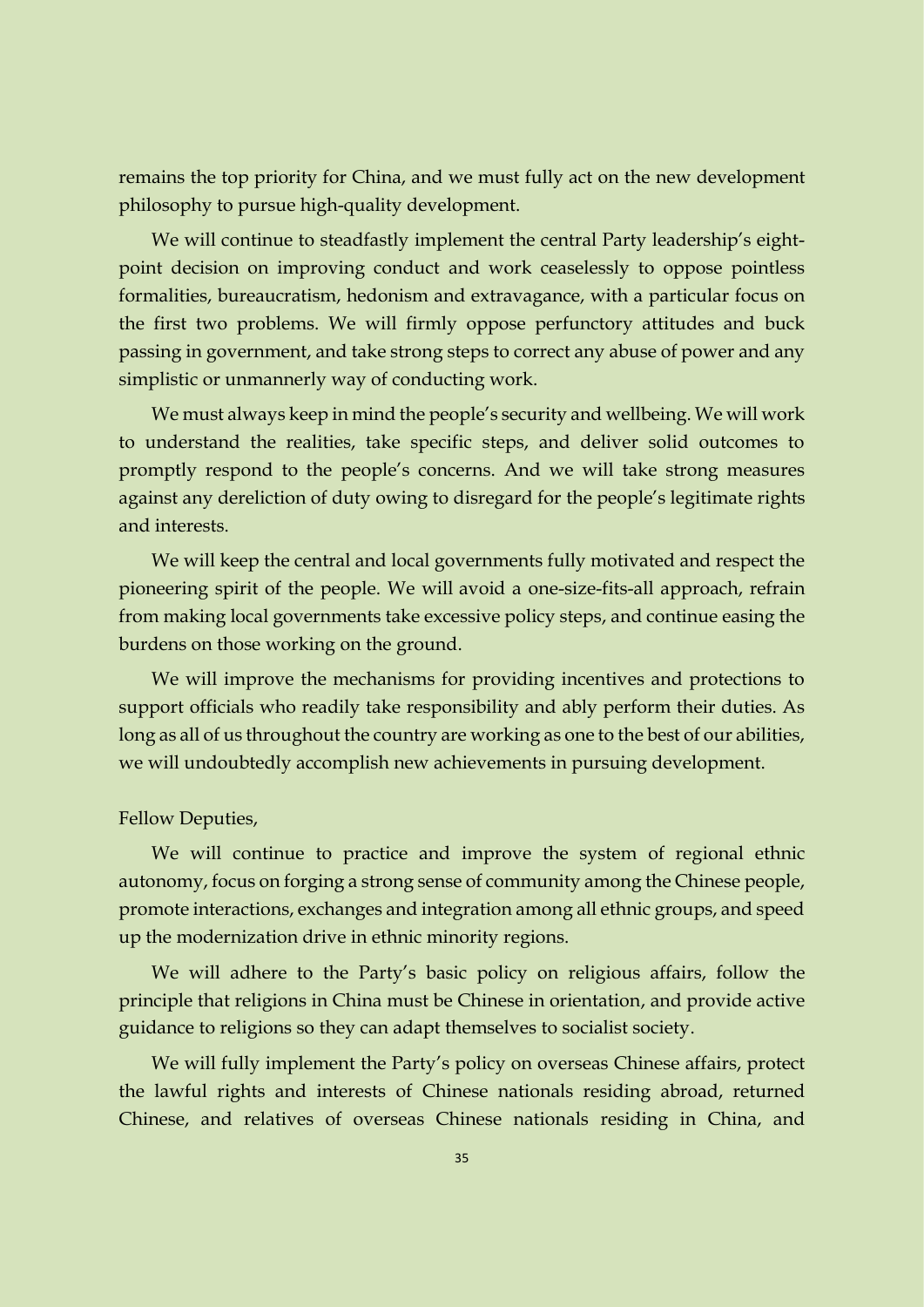encourage all the sons and daughters of the Chinese nation, both at home and abroad, to work together in creating new glories for our nation.

#### Fellow Deputies,

Last year, we made major strides in strengthening national defense and the armed forces, getting off to a good start in this endeavor in the 14th Five-Year Plan period. This year, we will fully implement Xi Jinping's thinking on strengthening the armed forces and the military strategy for the new era, work toward the goals for the centenary of the People's Liberation Army in 2027, and strengthen Party leadership and Party building in all aspects of the military. We will enhance military training and combat readiness, stay firm and flexible in carrying out military struggle, and safeguard China's sovereignty, security and development interests.

We will move faster to modernize the military's logistics and asset management systems, and build a modern weaponry and equipment management system. We will continue the reform of national defense and the military and step up innovations in defense science and technology. We will implement the strategy of strengthening the military by training competent personnel in the new era, run the military in accordance with the law and strict discipline, and promote high-quality development of the military. We will improve the layout of defense science, technology and industry.

We will finish reforming the defense mobilization system and raise public awareness of national defense. Government at all levels must give strong support to the development of national defense and the armed forces, and conduct extensive activities to promote mutual support between civilian sectors and the military, so that the unity between the military and government and between the military and the people will remain rock solid.

#### Fellow Deputies,

We will maintain our firm commitment to the letter and spirit of the policy of One Country, Two Systems, under which the people of Hong Kong administer Hong Kong, and the people of Macao administer Macao, both with a high degree of autonomy. We will ensure that the central government exercises overall jurisdiction over the two special administrative regions, and firmly uphold the principle that Hong Kong and Macao should be governed by patriots. We will fully support the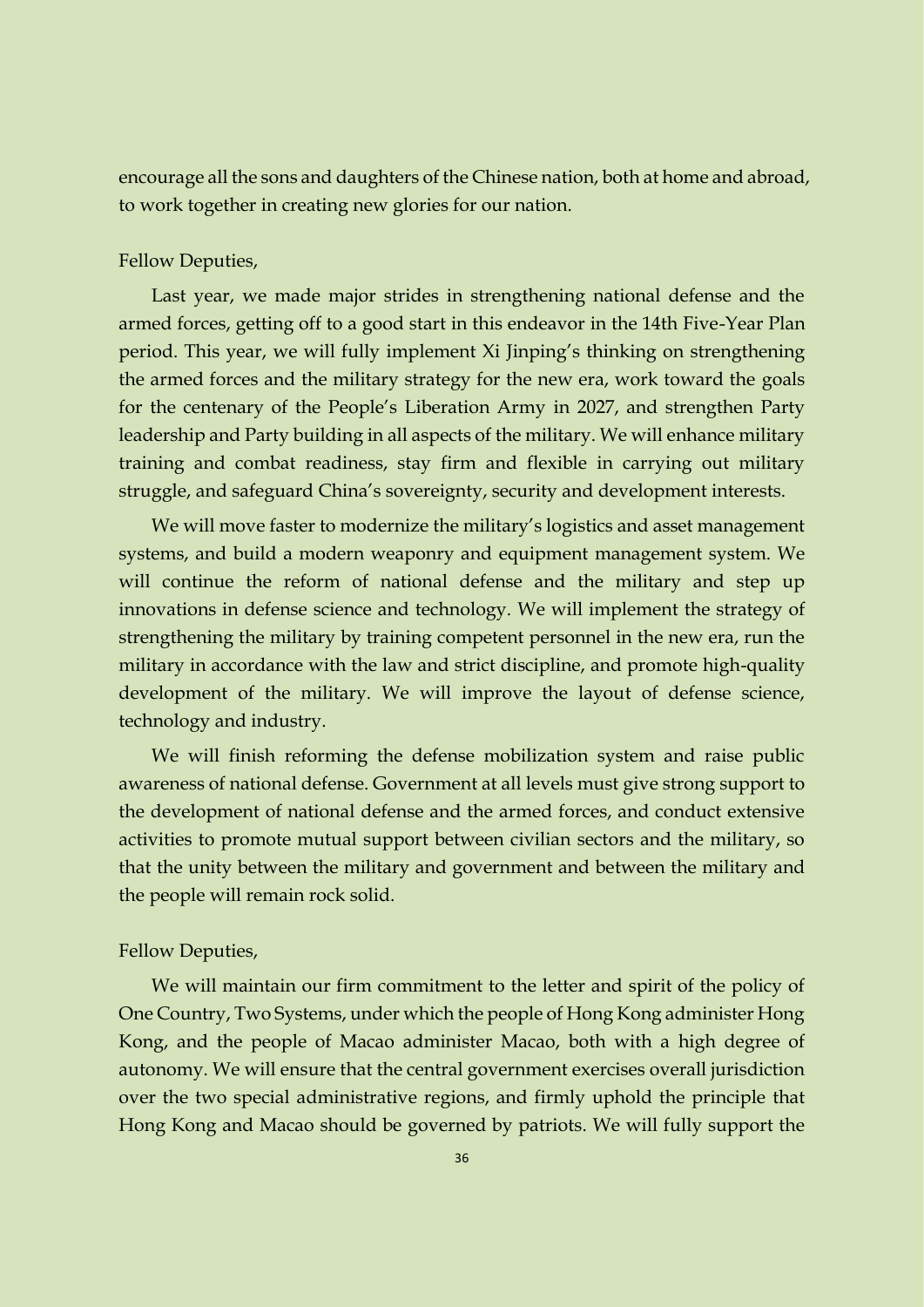governments of these two special administrative regions in exercising law-based governance. We will help Hong Kong and Macao respond to Covid-19, develop their economies, and improve the wellbeing of their people, see that these two regions better integrate themselves into the country's overall development, and maintain the long-term prosperity and stability of Hong Kong and Macao.

We remain committed to the major principles and policies on work related to Taiwan, to the Party's overall policy for resolving the Taiwan question in the new era, and to the one-China principle and the 1992 Consensus. We will advance the peaceful growth of relations across the Taiwan Strait and the reunification of China. We firmly oppose any separatist activities seeking "Taiwan independence" and firmly oppose foreign interference. All of us, Chinese on both sides of the Taiwan Strait, should come together to advance the great and glorious cause of China's rejuvenation.

#### Fellow Deputies,

China will continue to pursue an independent foreign policy of peace, stay on the path of peaceful development, work for a new type of international relations, and endeavor to build a human community with a shared future. We will pursue the Global Development Initiative and promote the shared values of all humanity. China will always work to safeguard world peace, contribute to global development, and preserve international order. We stand ready to work with all others in the international community to make new and greater contributions to promoting world peace, stability, development and prosperity.

#### Fellow Deputies,

It has always been in the course of meeting challenges that China has advanced its development. We the Chinese people have the courage, vision and strength to overcome any obstacle or difficulty. We must rally more closely around the CPC Central Committee with Comrade Xi Jinping at its core, hold high the banner of socialism with Chinese characteristics, and follow the guidance of Xi Jinping Thought on Socialism with Chinese Characteristics for a New Era.

We will meet challenges squarely, forge ahead determinedly, work hard to fulfill this year's goals and tasks, set the stage for the 20th National Congress of the CPC with concrete actions, and continue working tirelessly to build our country into a